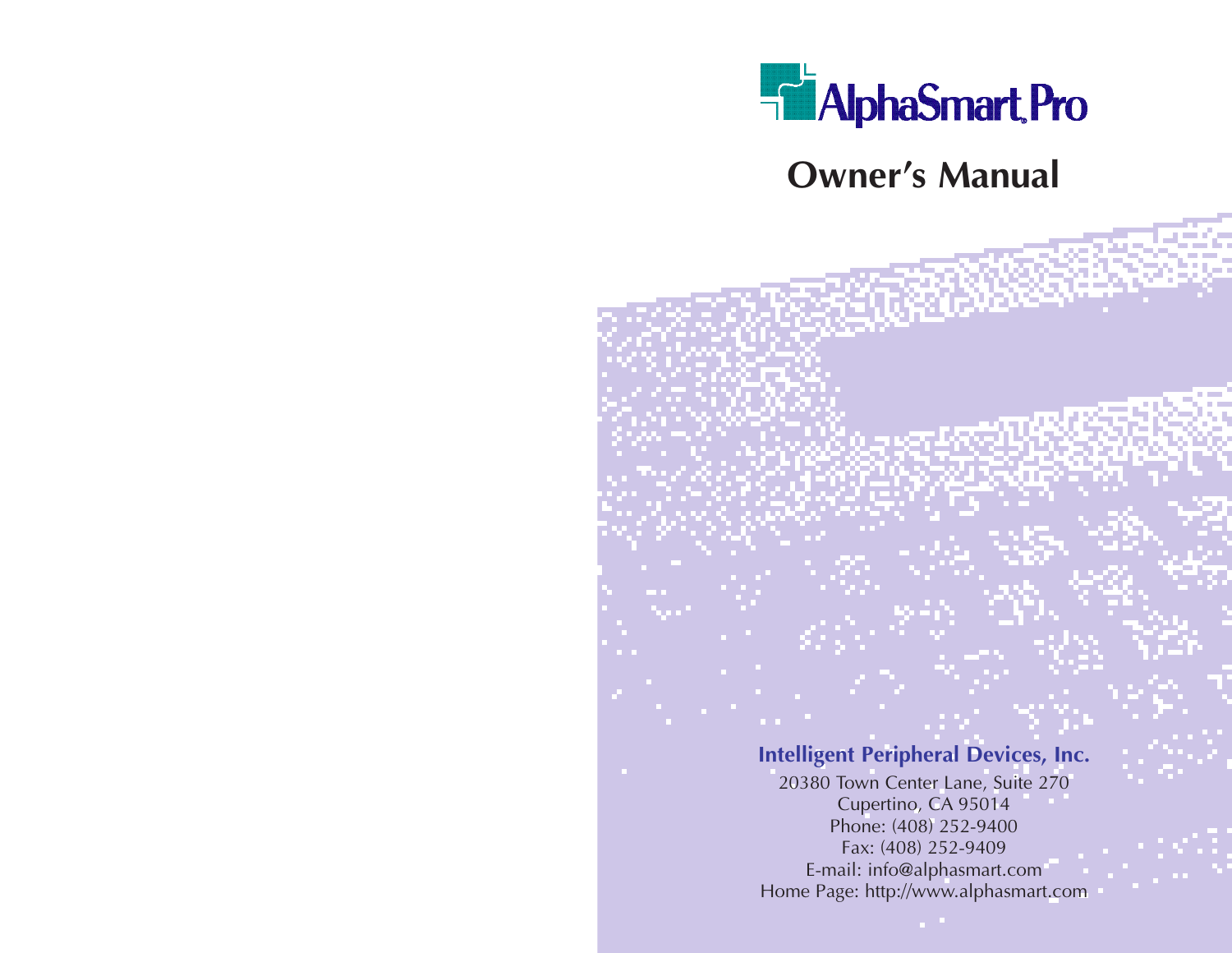#### **Three Year Limited Warranty**

Intelligent Peripheral Devices, Inc. warrants the AlphaSmart Pro keyboard and display to be free from defects in materials and workmanship for a period of three years from the date of original retail purchase. During this period, if a defect should occur, Intelligent Peripheral Devices will, at its option, repair or replace the AlphaSmart Pro at no charge to you, provided that it is returned during the warranty period to Intelligent Peripheral Devices or one of its authorized dealers. This warranty does not apply if the AlphaSmart Pro has been damaged by accident or abuse, or modified without the written permission of Intelligent Peripheral Devices, or if the serial number has been removed or defaced. There are no other warranties, express or implied. Intelligent Peripheral Devices accepts no responsibility for consequential damages, including but not limited to loss of profit or benefits.

#### *To return a unit, please see the Return Procedures section.*

#### **AlphaSmart Pro Loaner Program & Technical Service**

Please contact our Technical Service Center toll-free at (888) 274-2720 for technical questions, or for more information on getting an AlphaSmart Pro loaner (including a lab. pack of loaners).

Nothing in this manual may be reproduced in any manner, either wholly or in part, for any purpose whatsoever without written permission from Intelligent Peripheral Devices, Inc.

Copyright ©1997 Intelligent Peripheral Devices, Inc. All rights reserved.

Apple, the Apple logo, Apple IIGS, and Macintosh are registered trademarks of Apple Computer, Inc. Classic is a registered trademark licensed to Apple Computer, Inc. Apple Desktop Bus, Performa, and PowerBook are trademarks of Apple Computer, Inc. MacWrite is a registered trademark of Claris Corporation. Microsoft is a registered trademark of Microsoft Corporation. IBM is a registered trademark of International Business Machines. HyperStudio is a trademark of Roger Wagner Publishing, Inc. Digital Chisel is a trademark of Pierian Spring Software.

01 00 99 98 • 6 7 8 9

# ■ **TABLE OF CONTENTS**

| Warranty Inside Cover                                                                                        |
|--------------------------------------------------------------------------------------------------------------|
|                                                                                                              |
|                                                                                                              |
| Safety, Care, and Maintenance 3                                                                              |
|                                                                                                              |
|                                                                                                              |
|                                                                                                              |
|                                                                                                              |
|                                                                                                              |
| Tips for Downloading to Spreadsheets, Databases, 10<br>Hypercard, Hyperstudio, E-Mail and Other Applications |
| Installing the PC Dual Cable 12                                                                              |
|                                                                                                              |
|                                                                                                              |
| Changing the Transfer Speed 17                                                                               |
|                                                                                                              |
|                                                                                                              |
| International Character Support 22                                                                           |
| Special Education Needs 23                                                                                   |
| Clear All Files Command 25                                                                                   |
|                                                                                                              |
| AlphaSmart Password Protection 26                                                                            |
| Batteries and Power Requirements 28                                                                          |
|                                                                                                              |
| Frequently Asked Questions 37                                                                                |
| Return Procedures 39                                                                                         |
| AlphaSmart Accessories 40                                                                                    |
| TurboTransfer Software 41                                                                                    |
|                                                                                                              |
| AlphaSmart Command List Inside Back Cover                                                                    |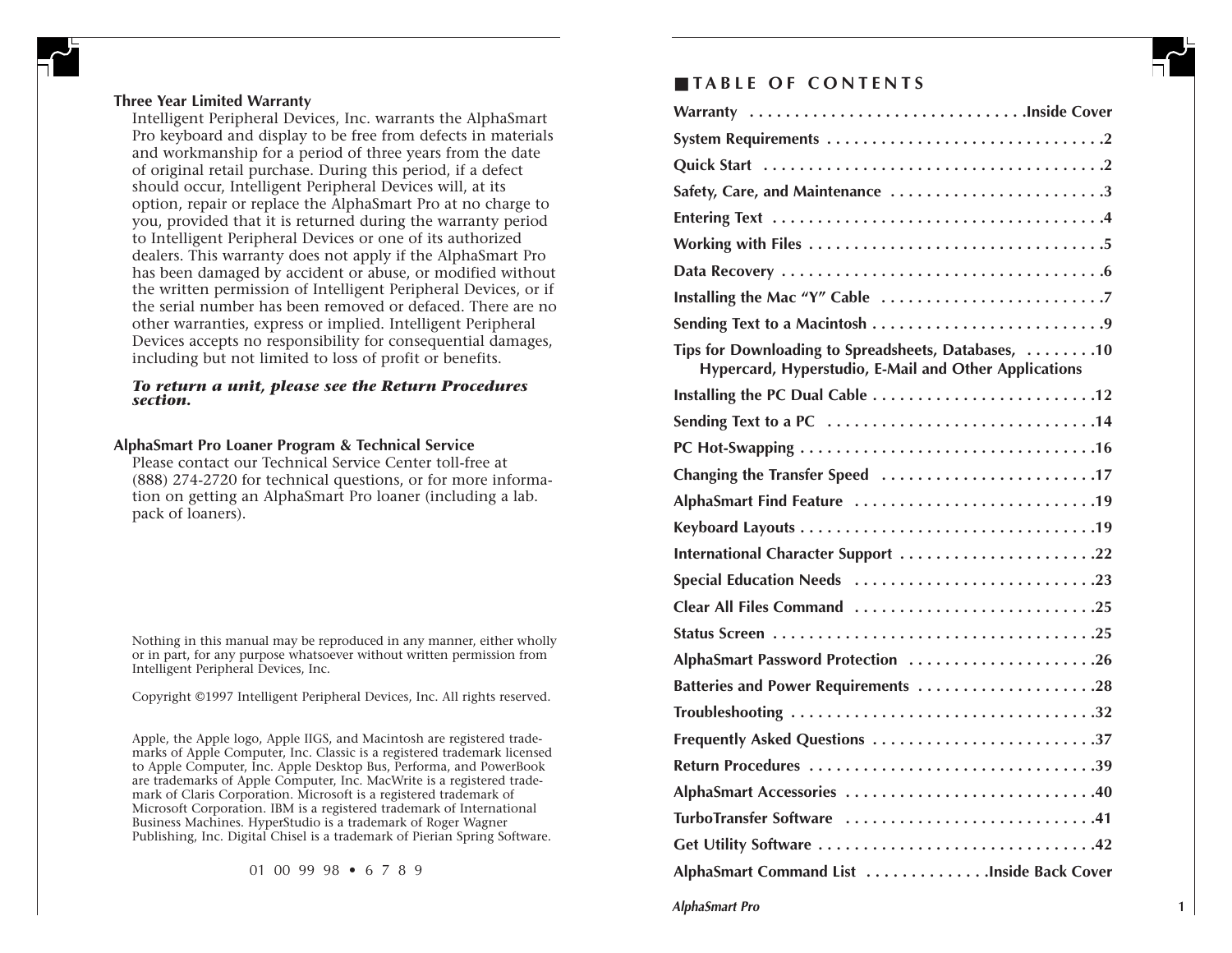# ■ **SYSTEM REQUIREMENTS**

The AlphaSmart Pro works with any desktop or laptop computer with an external keyboard port, whether IBM compatible, Apple Macintosh, or Apple IIGS.

The AlphaSmart Pro works with any Apple $^\circledR$  computer equipped with an Apple Desktop Bus<sup>TM</sup> (ADB) port, which includes the Apple IIGS ®, all Macintosh ® models\*, all PowerBook<sup> $M$ </sup> models, the Performa<sup> $M$ </sup>, Centris<sup>M</sup>, and Quadra<sup>™</sup> series, and all Power Macintosh models.<sup>1</sup> AlphaSmart is compatible with all Apple system software versions 6.0.x and later, including System 7.x.

The AlphaSmart Pro also works with IBM compatible computers including PC AT, PS/2, 286, 386, 486, and Pentium.<sup>2</sup> AlphaSmart Pro is compatible with all versions of DOS, Windows and OS/2.

*Note for Macintosh Users: For the sake of simplicity, the term "Macintosh" is used generically throughout this manual. The procedures are the same regardless of the particular Macintosh model being used.*

*Note for PC Users: For the sake of simplicity, the term "PC" is used generically throughout this manual when referring to an IBM-compatible DOS, Windows or OS/2 personal computer. The procedures are the same regardless of the particular IBM compatible model being used.*

# ■ **QUICK START**

For those of you who don't like to read manuals, here's a quick guide to working with the AlphaSmart Pro keyboard and display.

*Note: It is important to follow these steps completely in the order they are given.*

# **Step One—Using AlphaSmart**

- Turn on the AlphaSmart and start typing. Your text will appear in the window.
- Use the arrow keys to move your cursor in the text.
- Use the **Delete** key to erase.

# **Step Two—Transferring Text to a Computer**

- Turn on the Macintosh or PC
- Start up your word processing application and open a new file. You must have a file in this application open in order to transfer files from the AlphaSmart.
- **Mac:** Unplug the cable from the Macintosh keyboard 3 and plug it into the AlphaSmart.
- **PC:** Unplug your keyboard from the PC. Using a PC-to-AlphaSmart cable, plug one end into the PC keyboard port and the other end into the AlphaSmart. See the section "Sending Text to a PC" for more detailed instructions.
- Press the **Send** key on the AlphaSmart. Make sure you are in the word processing application before you press the Send key. If you press Send while in the Finder, you will rename your files to the text that is in your AlphaSmart.
- Your text will appear on the Macintosh or PC screen.
- Disconnect the cable from the AlphaSmart and reconnect the regular keyboard to the computer.

# **Step Three—Finishing the Process**

- At the Macintosh or PC, save the new file.
- At the AlphaSmart, press the **Clear File** key to erase the text.

AlphaSmart supports eight different files. To go to File 1, press the **F1** key, **F2** for File 2, and so on up to **F8** for File 8.

# ■ **SAFETY, CARE & MAINTENANCE**

With proper care and maintenance, your AlphaSmart will give you years of worry-free service.

- Turn off the AlphaSmart when it is not in use.
- Always turn off your AlphaSmart before changing the batteries or connecting to an AC adapter.

<sup>&</sup>lt;sup>1</sup>AlphaSmart does not work with older, non-ADB–based Macs, including<br>the Mac 128, Mac 512, Mac 512E, Mac Plus, and the PowerBook 190. It<br>is also incompatible with the Apple IIe and Apple IIc. It is compatible<br>with the Mac the Mac 128, Mac 512, Mac 512E, Mac Plus, and the PowerBook 190. It is also incompatible with the Apple IIe and Apple IIc. It is compatible with the Mac SE and all Macs produced after the Mac SE.

<sup>2</sup>AlphaSmart is not compatible with the older XT model PCs and with laptops without an external keyboard port.

<sup>&</sup>lt;sup>3</sup>See the Installing the Mac "Y" Cable section for information on an even faster and more convenient connection.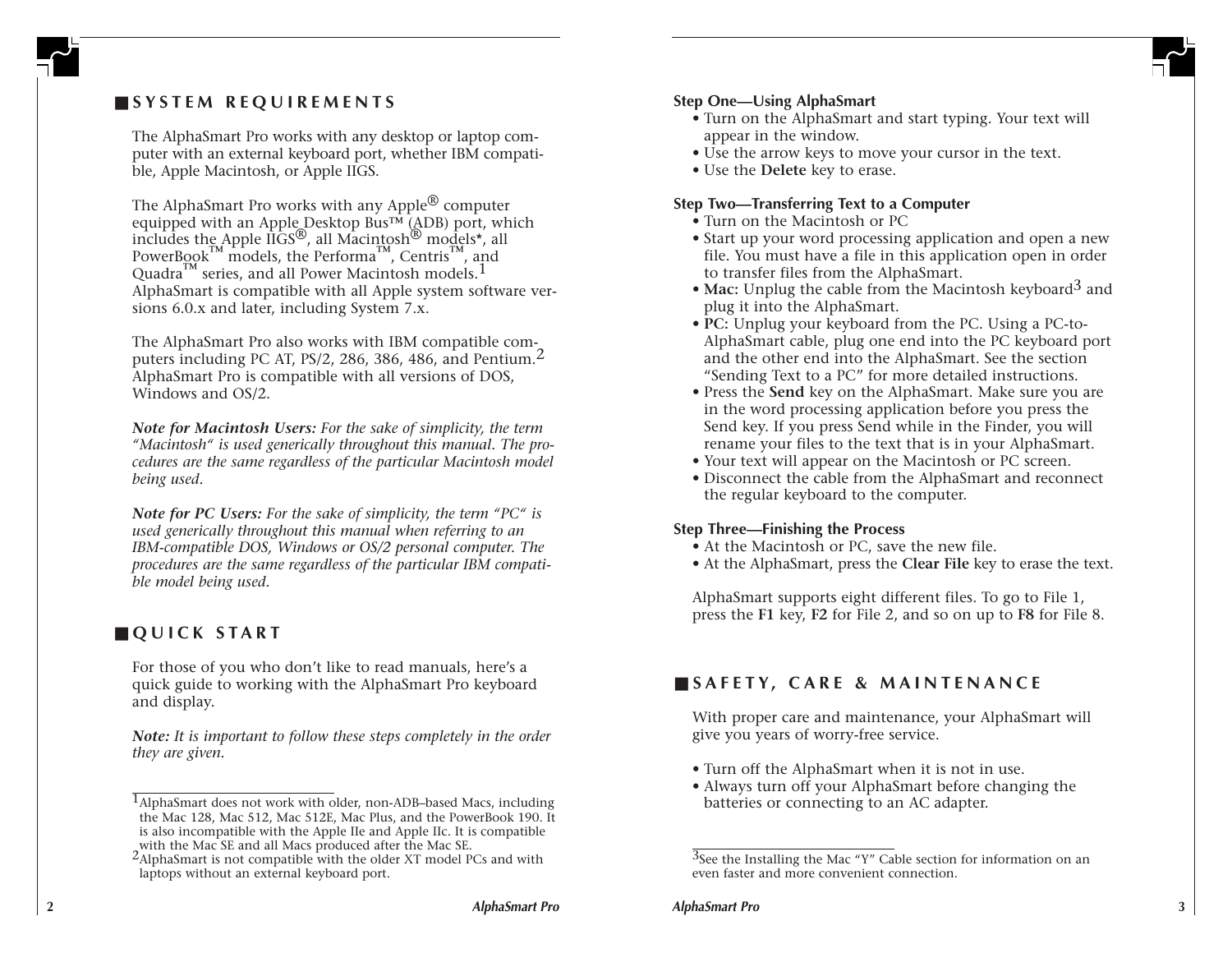- Take care not to break the LCD screen. Don't drop the AlphaSmart or subject it to strong impact. Do not place an AC adapter or other heavy object over the LCD screen.
- Keep your AlphaSmart away from extreme heat. Don't leave it on the dashboard or in the trunk of a car, or near a heater.
- Don't leave your AlphaSmart in a place that is extremely dusty or damp.
- Do not use frayed or damaged cables.
- Never force a connector into a port if the connector and port do not join easily.
- Clean the screen only with a soft dry cloth. Do not use solvents.
- Do not stack one AlphaSmart Pro on top of another.

# **Caring For Batteries**

- Turn off the AlphaSmart when you are finished. This conserves battery life.
- To avoid battery leakage, change the batteries as soon as they become weak.
- Do not drop, puncture, disassemble, mutilate or incinerate the batteries.
- Recharge only rechargeable batteries, and then only as directed in the manual.
- Do not leave batteries in hot locations.

# ■ **ENTERING TEXT**

When you first turn on your AlphaSmart, you will see the splash screen (AlphaSmart v2.x.x) for a few seconds, and then a blank screen. To enter text, simply begin typing as you would on any other keyboard. Use the Delete key to erase. As soon as you type each character it is automatically saved. There is no Save command. The arrow keys allow you to move your cursor through the text. Additionally, the following keyboard combinations will also move your cursor as specified:

- 
- $\mathcal{H}^{\uparrow}$  moves the cursor up 4 lines (one displayed page)  $\mathcal{H}^{\downarrow}$  moves the cursor to the end of the line  $\mathcal{H}^{\downarrow}$  moves the cursor to the beginning of the line
- 
- 

As with any word processing application, the text will automatically wrap at the end of each line, so you should use the Return key only to separate paragraphs.

All text formatting, including margins, tab stops, font, size, and other styling attributes, are done on the desktop computer after the file has been transferred from the AlphaSmart. Only the characters themselves (ASCII key codes) are transferred from the AlphaSmart to the computer. However, the Tab key can be used on the AlphaSmart to create columns or paragraph indentations which will transfer to the Macintosh with the file. When the tab key is used, it will appear as a right arrow on the AlphaSmart screen.

The AlphaSmart does not have cut, copy, paste, or spelling checker functions included. These advanced editing features are more easily performed when using a larger screen and mouse, and therefore should be performed once a file has been transferred to the desktop computer.

When an AlphaSmart file is full, a message will display which reads:

*File is full. Use another file or send data to your computer.*

# **Caps Lock Indicator**

When Caps Lock is active, the lower right character of the screen will be solid black. Pressing the Caps Lock key toggles the Caps Lock on and off.

# ■ **WORKING WITH FILES**

The first time that the AlphaSmart is turned on, it will display the message *Opening File 1.* On subsequent startups, it will automatically open the last file used.

The AlphaSmart Pro supports eight files, which are fixed in length. File 1 is 16 pages long, files 2–5 are 8 pages each, files 6 and 7 are 6 pages each, and file 8 is 4 pages in length. This provides a total storage capacity of 64 pages of text or 128,000 characters.

This file structure is intended to support multiple users or to enable a single user to organize his or her work into chapters or sections.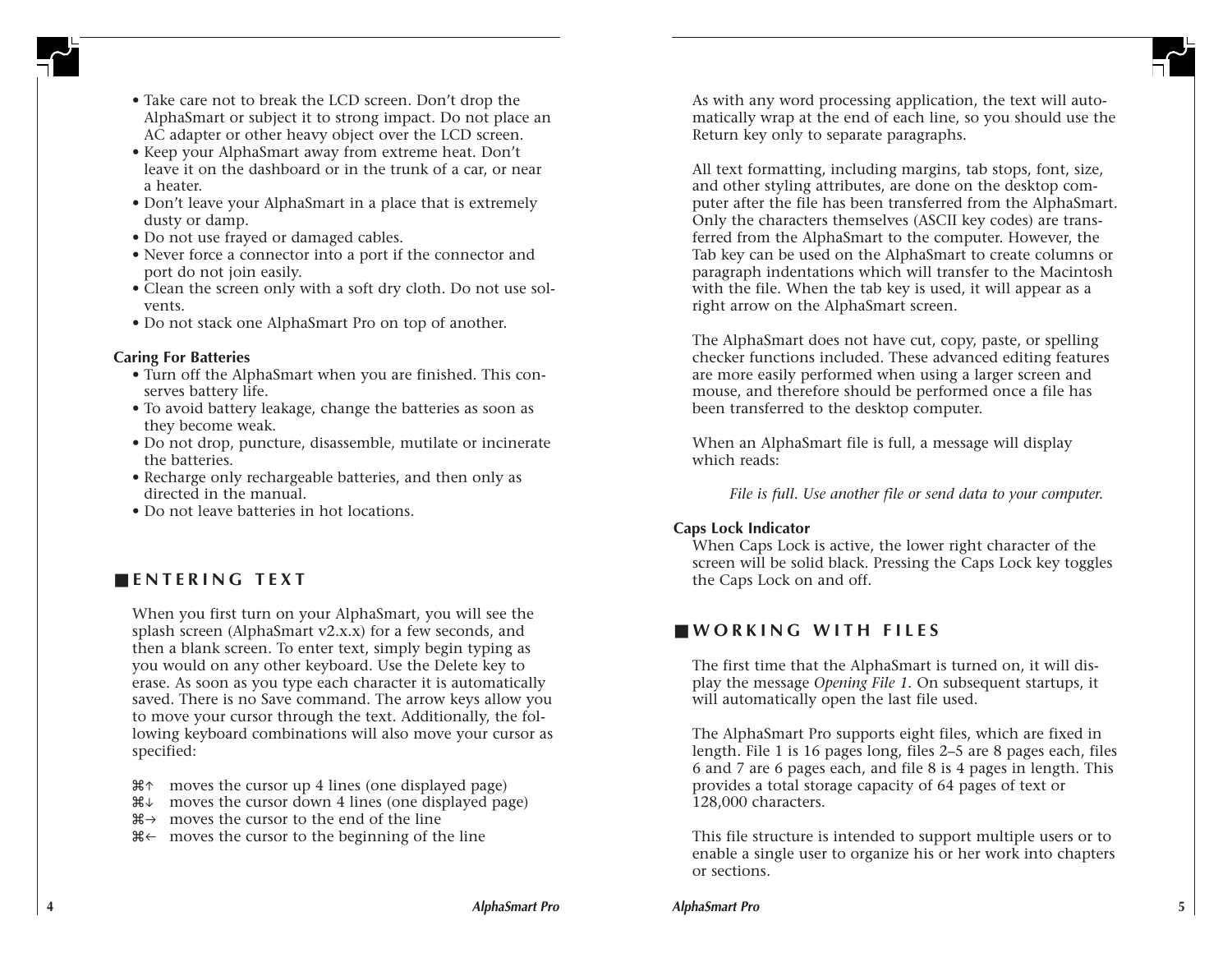To move between files, press the **F1/File 1** key to go to File 1, the **F2/File 2** key to go to File 2 and so forth, up to F8.

Text entered into each AlphaSmart file will remain there until you explicitly erase it by pressing the **Clear File** key when the AlphaSmart is not attached to a desktop computer. Note that when you press the Clear File key, you are clearing only the file in which you are currently working; other files will remain unchanged.

Once the Clear File key is pressed and file is deleted, information may still be recovered using the Data Recovery command described below. However, for confidential files which you wish to erase without the ability to recover, you may press **Option-**x**-Clear File**. This command writes 0 (zeros) to the entire file. Use this command with care.

# ■ **DATA RECOVERY**

If you accidentally clear a file, it can still be recovered as long as no text has been entered into that file yet. Open the file you wish to recover by pressing one of the F1–F8 keys. Press **Option-**x**-R** to activate the AlphaSmart Data Recovery command.

The Data Recovery command restores the end-of-file marker to the same position it was when the file was last cleared (by pressing the Clear File key). So if you accidentally clear a file, **Option-**x**-R** will un-clear it.

If **Option-** $\mathcal{R}$ . R, the Data Recovery command, fails to recover the data, try pressing **Ctrl-Option-**x**-R**. This is the Recover 40 Characters command. Each time you press this command it will move the end-of-file marker back 40 characters. Press this command repeatedly until you see all of your text, plus some garbage. Then hold the delete key down until the garbage characters are deleted.

You may also try pressing **Shift-Ctrl-Option-**&-R to recover the entire file. Scroll down to the end of your text where the garbage characters start and press x**-Delete** to erase from the cursor to the end of the file.

*Note: If the file was deleted using the Option-*x*-Clear File command, the data is not recoverable.*

# ■ **INSTALLING THE MAC "Y" CABLE**

You may use any Apple Desktop Bus (ADB) cable to transfer data from the AlphaSmart to the Macintosh—no special cable is usually needed.<sup>4</sup> For convenience, however, we offer an optional "Y" cable that makes connecting and disconnecting an AlphaSmart even easier. We suggest installing the "Y" cable between your keyboard and its ADB cable, as shown in Figure 1. To install the "Y" cable, first disconnect your Macintosh keyboard from the computer. Insert the trunk of the "Y" cable into the empty ADB port on the keyboard.





Plug the short leg of the "Y" cable into your original keyboard cable. The remaining cable leg will be used to connect your AlphaSmart to the Macintosh when you want to transfer text.

To install the "Y" cable with a M2980 keyboard (which has a permanently attached ADB cable), first unplug your mouse from your keyboard. Insert the trunk of the "Y" cable into the empty ADB port in the middle back of the keyboard. Plug your mouse into the short leg of the "Y" cable (see Figure 2). The remaining cable leg will be used to connect your AlphaSmart to the Macintosh when you want to transfer text.

<sup>4</sup>The Mac "Y" cable is required when connecting to a Macintosh with an "Apple Design Keyboard," model #M2980, since this keyboard has an attached ADB cable and only one ADB connector.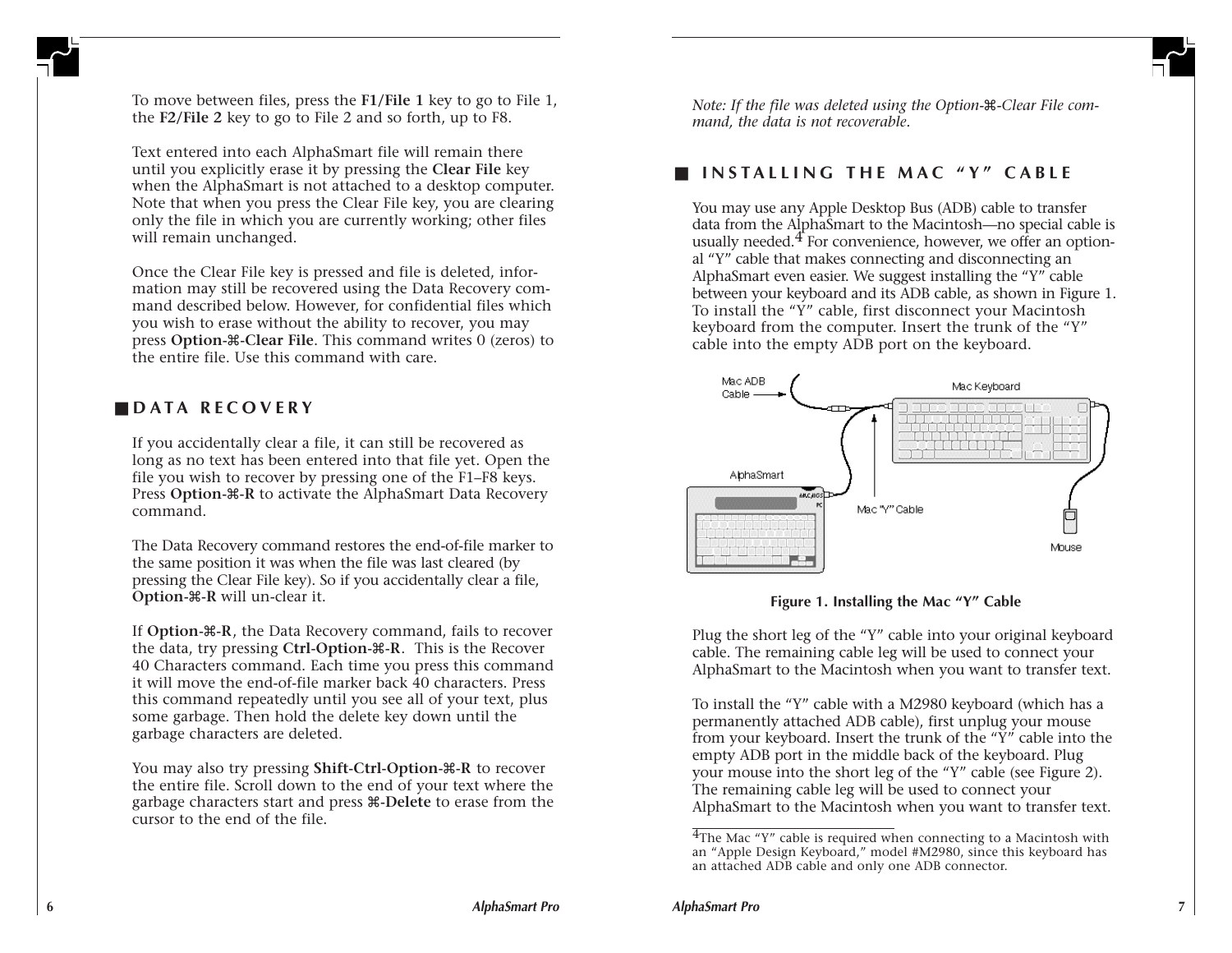

*Warning: DO NOT attach the AlphaSmart to both a PC and the Mac at the same time. It won't work and possible damage may occur to the Mac or the PC.*

#### **Concerns about ADB Live Connect/Disconnect**

The AlphaSmart keyboard is designed to be connected to and disconnected from Macintosh ADB ports while the Mac is running.

Some people may be concerned with this, since Apple recommends not unplugging or attaching an ADB device while the computer is running. This is recommended by Apple because certain ADB devices change modes when they are unplugged, causing confusion to the system when the devices are reattached.<sup>5</sup>

However, the AlphaSmart has been designed so that it does not change modes when unplugged. More importantly, it does not confuse the Mac when unplugged and reconnected.



**with Mac Keyboard model #M2980**

# ■ **SENDING TEXT TO A MACINTOSH**

One of the connectors on the right side of the AlphaSmart is the PC port and the other is the Mac ADB port. (If you need two ADB ports, use the Y cable to provide the other ADB port.) The IBM compatible port is labeled "**PC**" and the Macintosh ADB port is labeled "**Mac/IIGS**."

When you attach your AlphaSmart to a Macintosh, the AlphaSmart changes modes and the screen displays the following message: *Attached to Macintosh, emulating keyboard. Press Send Key to transfer file.*

If you do not see this message, check your cable and make sure it is attached properly to the Macintosh.

When the AlphaSmart is attached to a Macintosh, all of the keys except the Send key behave as standard Macintosh keyboard keys. Any characters that are typed will appear on the Macintosh screen, and the Clear File key acts as a Macintosh clear key. Although the Pause/PrtScn, NumLk/ScrLk, ins/del, Control, and Option keys have no function when the AlphaSmart is used in standalone mode, they function as normal Macintosh keys when the AlphaSmart is plugged into a Macintosh (The Pause/PrtScn acts as F9, NumLk/ScrLk as F10, and ins/del as F11 when attached to a Mac).

To change files when attached to the Macintosh, press **Option-**x**-F1** to go to File 1, **Option-**x**-F2** to go to File 2, and so on.

Pressing the Send key (at the extreme upper right of the keyboard) initiates the transfer of the current file from the AlphaSmart to the Macintosh. If you want to abort a file transfer, just press any other key. *You must have a word processing application open and have the cursor at the beginning of the file before pressing the Send key*. *Be sure to be within the application and not the Finder or Desktop when you press the Send key, or you may rename your files to the text in your AlphaSmart.*

When the transfer is complete, disconnect the AlphaSmart. (You may also leave the AlphaSmart connected to the Macintosh for use as a normal keyboard.) Reconnect your normal Macintosh keyboard after the AlphaSmart has been disconnected.

<sup>&</sup>lt;sup>5</sup>As stated on page 290 of *The Guide to Macintosh Family Hardware* by Apple Computer (published by Addison-Wesley): "Do not unplug and reattach an ADB device while the computer is running—if you do, the device reverts to Computer (published by Addison-Wesley): "Do not unplug and reattach an ADB device while the computer is running—if you do, the device reverts to its default address while the computer continues trying to reach the device at the address assigned at startup time."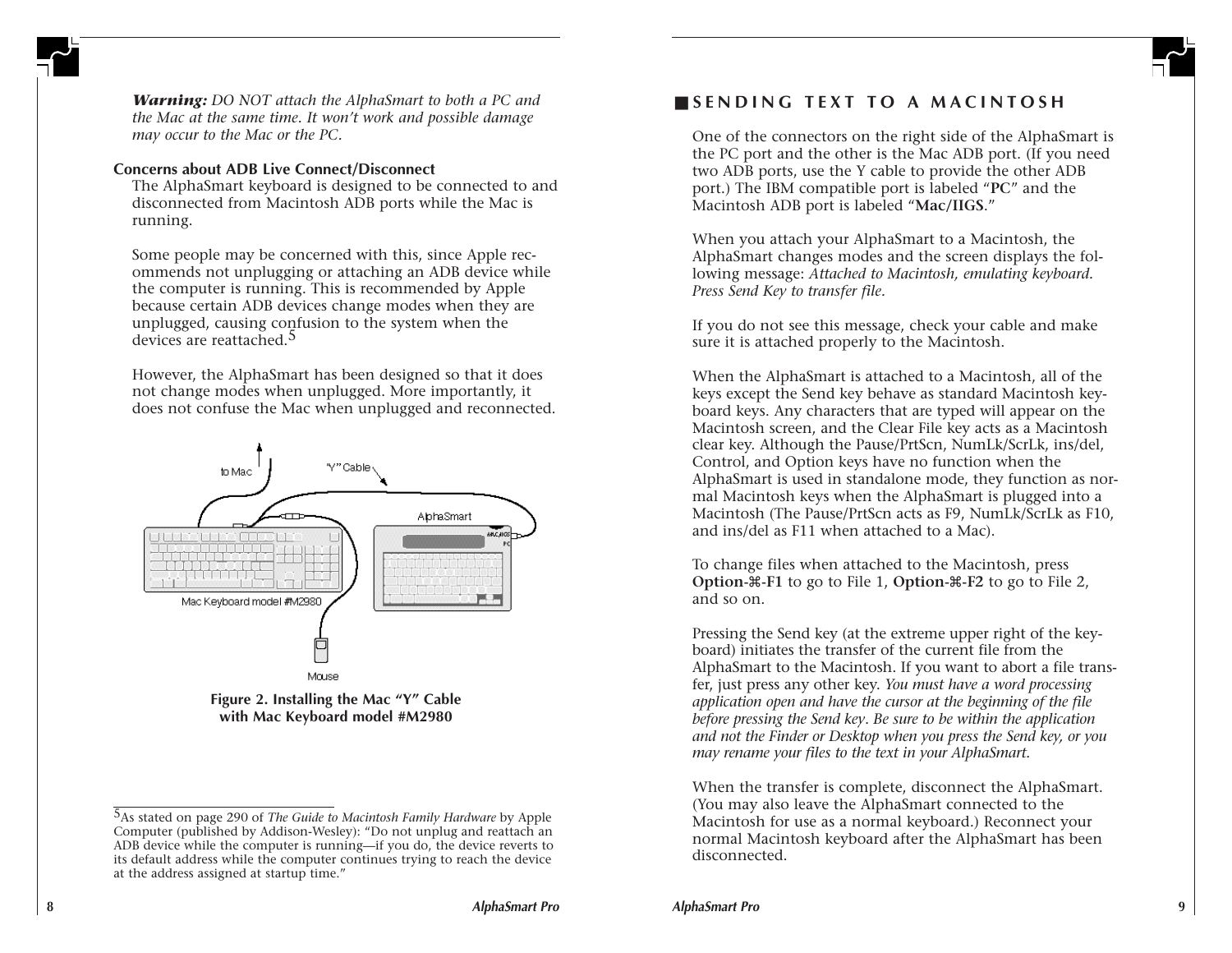To finish the transfer process, save the word processing file on the Macintosh. Once the text is saved on your Macintosh, you can style, format, and spell check the file as you would any other file in your word processing application.

To erase the transferred file from the AlphaSmart, press the **Clear File** key on the AlphaSmart. The currently displayed file will be deleted.

# ■ **TIPS FOR DOWNLOADING TO SPREADSHEETS, DATABASES, HYPERCARD, HYPERSTUDIO, E-MAIL AND OTHER APPLICATIONS**

Because AlphaSmart simply retypes the data from your files, you may transfer the text in your AlphaSmart to any application that you can type into—not just into word processing applications.

#### **Other Programs**

When in another application, simply put the cursor where you want the text to go and press send. This can be in a HyperCard, HyperStudio, or Digital Chisel text field, or when using the text tool of a page layout program, or when using an e-mail program. Wherever you would normally type in the information, you can easily download information from your AlphaSmart into that spot by placing your cursor in the new application and pressing **Send**.

### **Spreadsheets**

For spreadsheets, you need to do a special trick to get things to work the way you want. Say you want to download the following data that you already typed into your AlphaSmart into your favorite spreadsheet program (with numbers separated by tabs):

**98→46→78← 75**l**89**l**100**

If you put the cursor in the upper left cell and press enter, here is what you will probably get:

|  | 78. |                    |
|--|-----|--------------------|
|  |     | ነበ<br>$\mathbf{v}$ |

The reason for this is that the **return** causes most spreadsheets to drop straight down a row, instead of going back to the left-most column of the spreadsheet.

An easy trick to fix this is to send your text to a word processor, copy it, then paste it into your spreadsheet. The paste command will fix the problem and your spreadsheet will look like this:

|    | R  |    |
|----|----|----|
| 98 |    | 78 |
| 5  | 89 | 00 |

*Note: If you are using TurboTransfer, there is no need to use the above spreadsheet trick. TurboTransfer pastes your text into the spreadsheet correctly, avoiding the problem.*

### **Databases**

The steps below work for transferring text to a ClarisWorks database document on a Macintosh. Database programs differ substantially, so transferring to other databases may require experimentation

- 1. Create your database in ClarisWorks if you haven't already done so, and set up your fields.
- 2. Create a tab-delimited record on the AlphaSmart by entering the data in the tab order of the database, entering a return at the end of each record. The tabs separate the fields and the return indicates the end of the previous record and the beginning of the next one. Enter as many records as you want in a single AlphaSmart file until it is full—you do not need to save each record into a separate AlphaSmart file.
- 3. Open the database on the Macintosh in ClarisWorks.
- 4. Open a new empty word processing file.

**AlphaSmart Pro 11**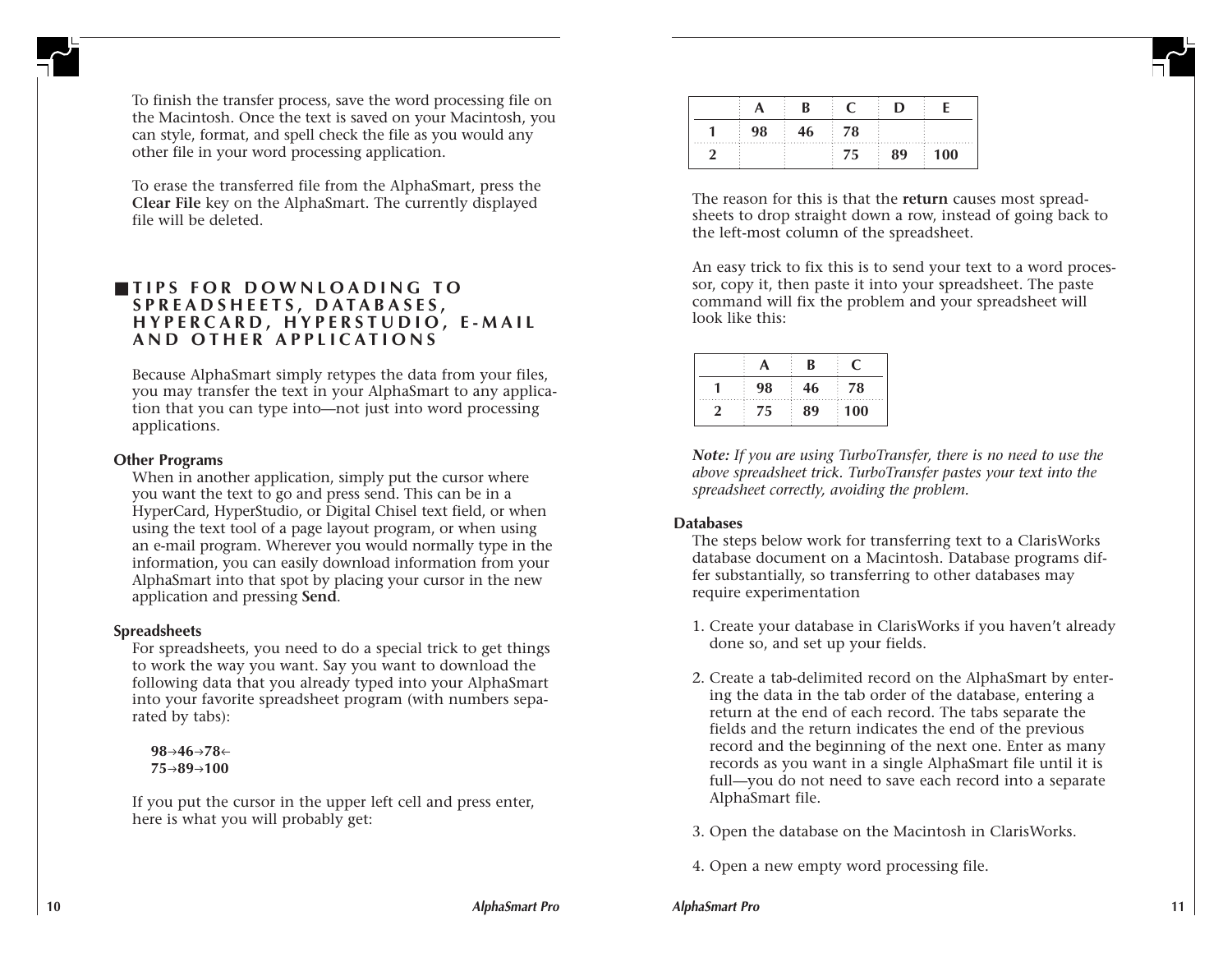

- 5. Connect the AlphaSmart to the Mac keyboard cable.
- 6. Download the data file from the AlphaSmart to the empty ClarisWorks word processing document by pressing the **Send** key on the AlphaSmart.
- 7. Select all the downloaded text by doing a **Select All** from the Mac Edit menu. (x**-A**).
- 8. Copy the data to the clipboard by choosing **Copy** from the Edit menu ( $\text{\#-C}$ ).
- 9. Make the database the active ClarisWorks document either by choosing the database file in the View menu or by clicking once in the database window (Do not click on an individual field in the document to make it the active field or **all** the data will be put into the one field).
- 10. Paste the data from the clipboard by selecting **Paste** from the Edit menu or by pressing x**-P**. The data will be transferred to the database, beginning with the second record if there was already a record in the database (a newlycreated database will have an empty record as the first record).
- 11. Delete the empty record if needed. Save and close the database. Reopen to verify that the data is there and transmitted correctly. When you wish, you may discard the data in the unnamed text file. Subsequent transmission of new data will be appended to the end of the database and will not create a new blank record.

If the database contains calculated fields, you may simply skip the field by entering a tab. When the data is pasted it will make the calculations automatically in the database.

If you find errors in the way the data appears in the database after it has been transferred, you can make the corrections in the original AlphaSmart file and then retransmit the data to the word processing file.

# ■ **INSTALLING THE PC DUAL CABLE**

A special adapter cable is required to connect an AlphaSmart to a PC. There are two different types of keyboard cables used on different models of PCs: 5-pin and 6-pin. The PC

Dual cable allows an AlphaSmart to be attached to either a 5-pin or 6-pin PC.

As shown in Figure 3, one end of the PC Dual cable connects to the PC and one end connects to the AlphaSmart. When the normal PC keyboard is being used with your PC, the Dual PC cable acts as a keyboard extension cable so the user doesn't have to reach behind their computer to disconnect/connect the keyboard cable (see Figure 4)





*Warning: Do not connect a PC keyboard and an AlphaSmart to a PC at the same time—your PC will become hopelessly confused and will have to be rebooted!* Unlike the Macintosh, PCs only allow one keyboard device to be attached at a time. The Dual PC cable is **not** a PC keyboard "Y" cable.



#### **Figure 4. Keyboard connected to a PC with the PC Dual cable**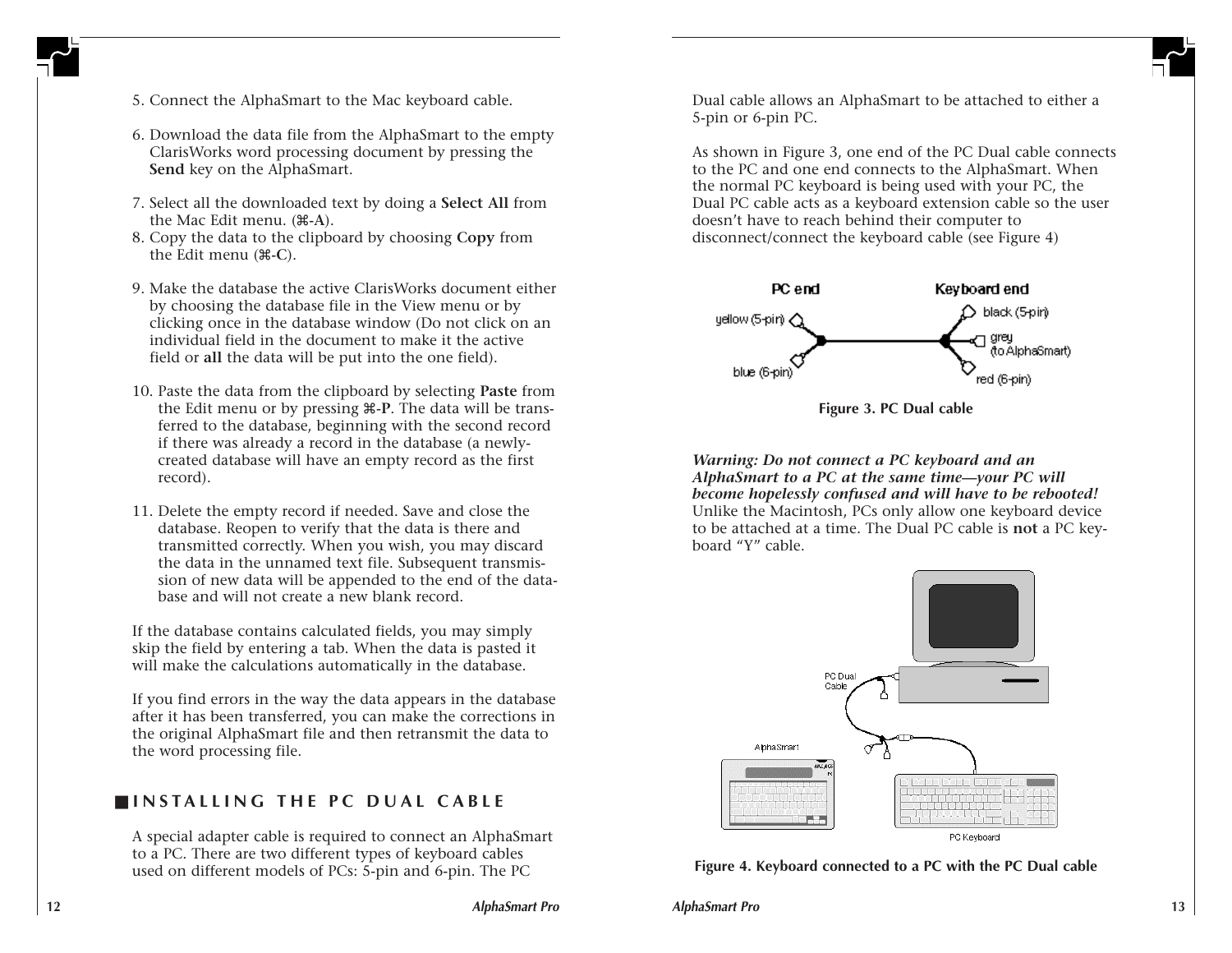

### **Installing the PC Dual Cable**

1. Disconnect your PC keyboard from the back of your PC.

- 2. Examine the keyboard port on the back of your PC. If you have a DIN 5-pin connector, connect the yellow end of the PC Dual cable to the keyboard port on the back of your PC. If you have a Mini-DIN 6-pin connector, connect the blue end of the PC Dual cable.
- 3. To connect your AlphaSmart to the PC, connect the grey end of the PC Dual cable (found on the opposite end of the yellow and blue connectors) to the AlphaSmart.
- 4. To reconnect your PC keyboard, first disconnect the AlphaSmart from the PC Dual cable. If your keyboard cable has a DIN 5-pin connector, plug it into the black connector of the PC Dual cable. If your keyboard cable has a Mini-DIN 6-pin connector, attach it to the red end of the PC Dual cable. (See Figure 4)

# ■ **SENDING TEXT TO A PC**

One of the connectors on the right side of the AlphaSmart is the PC port and the other is the Mac ADB port. (If you need two ADB ports, use the Y cable to provide the other ADB port.) The IBM compatible port is labeled "**PC**" and the Macintosh ADB port is labeled "**Mac/IIGS**."

#### **Attaching to a PC**

To connect the AlphaSmart to your PC, you need to use the PC Dual cable. If you haven't installed the PC Dual cable, see the section, "Installing the PC Dual Cable," and follow the instructions. Once the cable is installed, do the following:

- 1. Unplug your PC keyboard. *Warning: Do not connect a PC keyboard and an AlphaSmart to a PC at the same time—your PC will become hopelessly confused and will have to be rebooted!* Unlike the Macintosh, PCs only allow one keyboard device to be attached at a time.
- 2. Turn on the AlphaSmart and plug the grey end of the Dual PC cable into the port labeled **PC** on the AlphaSmart (Figure 5).

When your AlphaSmart is attached to a PC, it changes modes and the screen displays the following message: *Attached to PC, emulating keyboard. Press Send Key to transfer file.*

If you do not see this message, check your cable and make sure it is attached properly to the PC.



**Figure 5. Attaching the AlphaSmart Pro to a PC**

### **Keyboard Command Differences**

When the AlphaSmart is attached to a PC, all of the keys except the Send key behave as standard PC keyboard keys. Any characters that are typed will appear on the PC screen. Although the Escape, Enter, Control, Pause/PrtScn, NumLk/ ScrLk, Ins/Del, and Alt keys have no function when the AlphaSmart is used in standalone mode, they function as normal PC keys when the AlphaSmart is plugged into a PC.

When AlphaSmart is attached to a PC:

x**-Pause/PrtScn** is the same as F9 x**-NumLk/ScrLk** is the same as F10 x**-ins/del** is the same as F11 x**-clear file** is the same as F12 **Shift-Pause/PrtScr** is the same as a pause character **Shift-NumLk/ScrLk** is the same as NumLk **Shift-ins/del** is the same as insert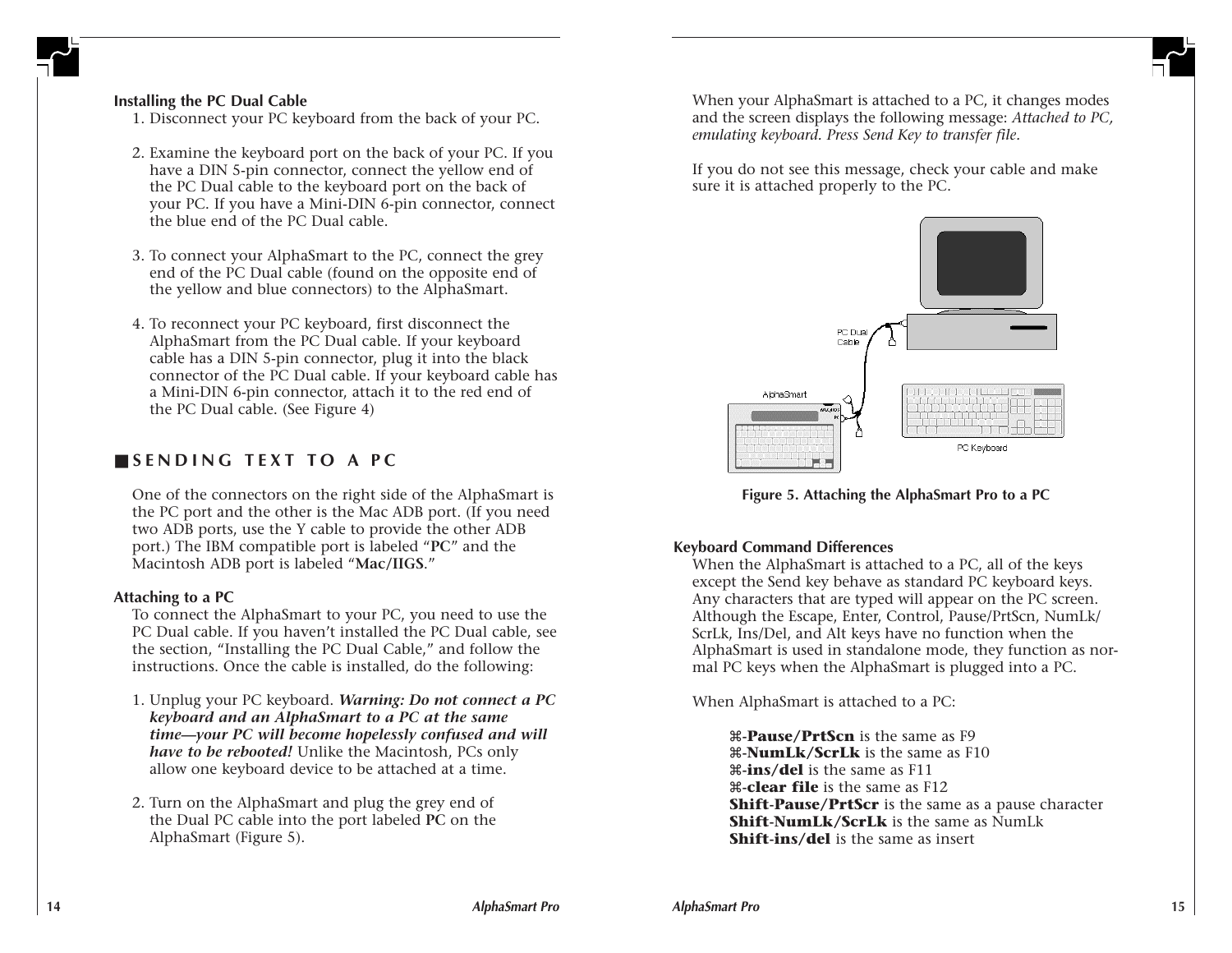

To change files when attached to the PC, only press the  $\mathcal{H}$ key and the **F***x* key (F1 for file 1, F2 for file 2, etc). Do not press the Alt/Option key. Pressing the Alt key puts some word processing programs into command mode and the file won't transfer correctly.

### **Transferring Text to a PC**

- 1. Pressing the Send key (at the extreme upper right of the keyboard) initiates the transfer of the current file from the AlphaSmart to the PC. If you want to abort a file transfer, just press any other key. *You must have a word processing application open and your cursor at the beginning of your file before sending text to a PC.*
- 2. When the transfer is complete, disconnect the AlphaSmart. (You may also leave the AlphaSmart connected to the PC for use as a normal keyboard.)
- 3. Reconnect your normal PC keyboard after the AlphaSmart has been disconnected.
- 4. To finish the transfer process, save the word processing file on the PC. Once the text is saved on your PC, you can style, format, and spell check the file as you would any other file in your word processing application.
- 5. To erase the transferred file from the AlphaSmart, press the **Clear File** key on the AlphaSmart. The currently displayed file will be deleted.

*Note: If you only get the first one or two characters transferred when sending from the AlphaSmart, be sure your normal PC keyboard is not connected. Disconnect your keyboard and retry sending the text.*

# ■ **PC HOT-SWAPPING**

Some PCs do not support unplugging the keyboard and then plugging it back in while they are ON, called "hot swapping" the keyboard. To use the AlphaSmart with these PCs:

• Turn the PC off.

- Turn on the AlphaSmart and attach it to the keyboard port.
- Turn the PC on.
- Open your PC application and transfer the file as normal.
- When finished, turn off the PC, connect your normal keyboard and turn your PC back on.

*Important: The AlphaSmart must be turned on before the PC in order for the PC to boot when it is attached as the PC keyboard.*

To determine if your keyboard supports "hot swapping," simply disconnect the keyboard while the PC is running and then reconnect it. Open an application and try typing in it if the characters look correct then your keyboard supports "hot swapping" and you should have no problem using your AlphaSmart. If your PC does *not* support keyboard "hot swapping," no characters or the wrong characters will show up when you try typing after reconnecting the keyboard.

When having problems connecting to a PC that you haven't tried using with an AlphaSmart before, try the keyboard "hot swap" test described above using the PC's normal keyboard to determine if the PC supports keyboard "hot swapping."

The following PCs do not support "hot swapping":

- IBM PS/2 model 56 and model 57
- IBM PS/2 model 90, model 8590-DLA

If you have additions or corrections to this list, please e-mail (support@alphasmart.com) or call toll-free (888) 274-2720, or fax (408-252-9409) the changes to us. We will try to maintain a current and complete list.

You can find online support at our Web site Home Page (http://www.alphasmart.com), as well as the latest PC No "Hot Swapping" list and up-to-date troubleshooting information.

# ■ **CHANGING THE TRANSFER SPEED**

The AlphaSmart can send text faster than some older computers can accept it. If you notice missing characters or jumbled text, then you need to slow down the transfer speed. Even on newer, faster computers, some programs like Microsoft Word and KidWorks are slow to accept text and you must slow down the AlphaSmart to transfer text into these programs.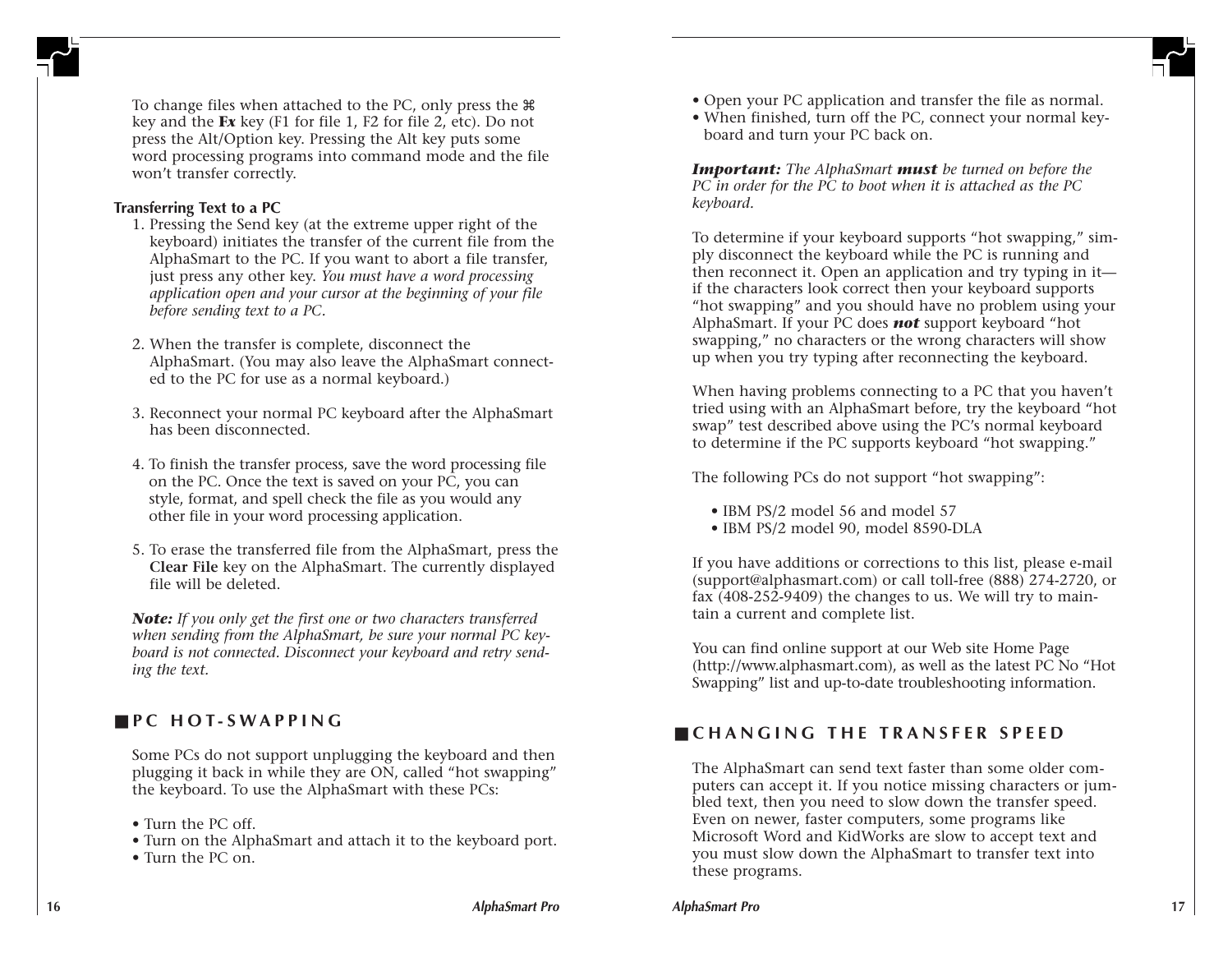

The AlphaSmart file transfer speed menu is accessed by the keyboard command **Option-**x**-S** (this command works in stand-alone mode **only**, not when the AlphaSmart is attached to a computer). The speed command affects both the Mac sending speed and the PC sending speed.

The AlphaSmart has four file transfer speeds:

- 1. *Very Slow* is the slowest speed setting and is compatible with all machines and applications. It is recommended especially when you are using KidWorks™ or The Children's Writing Center. If you still lose data sending to KidWorks 2, turn "Sound Effects" off by deselecting "Sound Effects" under the KidWorks 2 Options menu.
- 2. *Slow*, which is compatible with all machines and most applications. It is recommended especially if you are using a Mac Classic, an Apple IIGS or a PC AT (286).
- 3. *Faster* (the default speed), which is a little faster and is recommended for the Mac LC or for 386- and 486-based PCs.
- 4. *Fastest* is the fastest speed setting. However, some word processing programs may experience a loss of data when files are transferred using this mode, so you may wish to experiment to see which speed works best for you.

*Note: The keyboard control panel in your Macintosh system may also need to be adjusted to a faster setting.*

If you are using a Mac, you can significantly speed up the transfer of data (approximately 6 times faster) by using TurboTransfer software (see details under *TurboTransfer Software*).

### **Send speed for Mac**

- 1.25 pages per minute (set at speed 4, sending to ClarisWorks, on a Power Mac).
- With TurboTransfer, 8 pages per minute.

# **Send speed for PC**

• 3 pages per minute (set at speed 4, sending to Windows Write, on a 486).

# ■ **ALPHASMART FIND FEATURE**

To access the AlphaSmart Find feature, press x**-F**. You will see a screen that says:

Find:

Press Return to search in file 1, option-Return to search in all files, CMD-A to Find again, Esc to exit.

At the cursor, you may enter up to 16 characters. The search is **not** case sensitive, so if you are looking for "CAT" and type in "cat", the search will find **cat**, **CAT**, **Cat**, or **caT**. It will also find partial words or characters embedded in other words. For example, if you searched for "cat", it will also show you "catalog."

If you press **Return** after entering your search text, it will search in the current file only. If you press **Option-Return**, it will search in all eight files. When a string is found in a different file than the one currently displayed, it will open that file and put a cursor at the end of the string it found.

After the text is found once, you may continue the search by pressing x**-A**. The next occurrence will be displayed or the message "String NOT found" will be displayed. ( $\#$ -A does not bring up the Find dialog screen—unless you haven't ever entered search text.)

# ■ **KEYBOARD LAYOUTS**

To change the keyboard layout, press **Option-**x**-L** (this command works in stand-alone mode **only**, not when the Alpha-Smart is attached to a computer). You will see four choices:

- Pressing **1** chooses *QWERTY*—the standard default layout of most keyboards and typewriters (see Figure 6).
- Pressing **2** sets the keyboard to *Dvorak*. Dvorak is a scientifically-designed key layout which requires much less finger reaching and stretching for the most commonly used keys, and results in faster and easier typing (see Figure 7).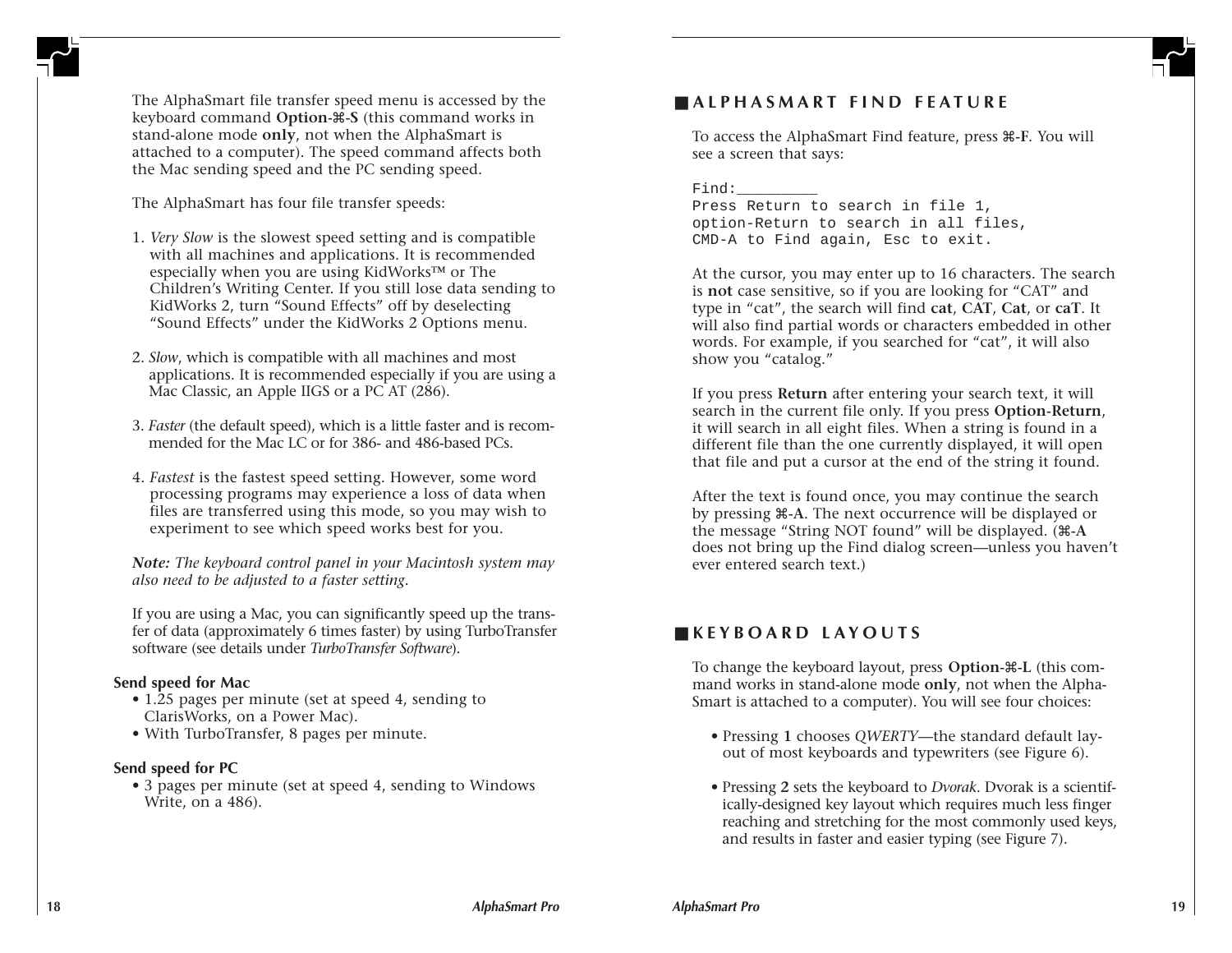| esc          | Fr<br>Ble f   | $\frac{F2}{Be2}$    | $\frac{F3}{f4E}$ |                              | Fø<br>Me ø | FS<br>File S | F6<br>Me6 | $\frac{67}{86}$ | F8<br>file 8  | Pause<br>PriSon | MumLk<br>Sext k | ins<br>del       | dear<br>Ele        | home                                                              | end           | anter<br>send |
|--------------|---------------|---------------------|------------------|------------------------------|------------|--------------|-----------|-----------------|---------------|-----------------|-----------------|------------------|--------------------|-------------------------------------------------------------------|---------------|---------------|
|              | Ţ<br>ſ        | e<br>$\overline{z}$ |                  | ŧ<br>$\overline{\mathbf{3}}$ | \$<br>4    |              | X<br>5    | A<br>6          | $\frac{t}{I}$ | $\pmb{z}$<br>8  | ŝ               |                  | ô                  | $\overline{\phantom{0}}$                                          | ÷<br>$\equiv$ | delete        |
| tao          | Q             |                     | W                | Ε                            |            | R            | Ţ         |                 | Y             | U               |                 | $\boldsymbol{o}$ | р                  | ł                                                                 |               |               |
| caps<br>lock |               | A                   | S                |                              | Ð          |              | F         | G               | Н             | J               | K               |                  |                    | $\blacksquare$<br>$\overline{\phantom{a}}$<br>$\blacksquare$<br>, | ٠             | return        |
| shift        |               | Z                   |                  | $\pmb{\chi}$                 |            | C            | v         | 8               | N             |                 | и               | ₹<br>,           | $\rightarrow$<br>٠ | 2<br>1                                                            | shift         |               |
| chi          | alt<br>option |                     | ×                |                              |            | spacebar     |           |                 |               |                 |                 | ×                | ałt<br>option      |                                                                   |               |               |

**Figure 6. QWERTY keyboard layout.**

| eso            | Ff<br>Elle f  | $\frac{F2}{Be2}$                           | F3<br>値3              | F4<br>Ele4 | F6<br>Me6<br>FS<br>File S | $\frac{67}{86}$ | F8<br>file 8          | Rause<br>PriSon | MumLk<br>SorLic | ins<br>del | dear<br>Ele   | home | end   | anter<br>send    |
|----------------|---------------|--------------------------------------------|-----------------------|------------|---------------------------|-----------------|-----------------------|-----------------|-----------------|------------|---------------|------|-------|------------------|
| $\overline{ }$ | ſ             | е<br>$\overline{z}$                        | 4<br>$\boldsymbol{3}$ | \$<br>4    | X<br>5                    | ۸<br>6          | $\boldsymbol{t}$<br>7 | $\pmb{x}$<br>8  | \$              |            | ô             |      |       | delete           |
| tac            |               | ٠                                          | ∢                     | >          | p                         | Y<br>F          |                       | G               | C               | R          |               |      | 2     | $\ddot{}$<br>$=$ |
| caps<br>lock   |               | A                                          | 0                     | Ε          | U                         |                 | Ð                     | H               | Ţ               |            | N             | s    |       | return           |
| shift          |               | $\overline{\phantom{a}}$<br>$\blacksquare$ | Q                     | J          | K                         | X               | B                     | и               |                 | W          | V             | Z    | shift |                  |
| chi            | alt<br>option | ×                                          |                       |            | spacebar                  |                 |                       |                 |                 | ×          | att<br>option |      |       |                  |

**Figure 7. Dvorak keyboard layout.**



**Figure 8. Right one-handed keyboard layout.**

| esc          | Fr<br>Ble t  | f2<br>配2       | F3<br>任3 | F4<br>Ele4 | FS<br>FILe S | $\frac{F6}{E4}$ | $\frac{f7}{f2e}$ | F8<br>file 8 | Rause<br>PriSon | MumLk<br>Ĵлs<br>del<br>Soft | dear<br>Ele        | home                | end           | anter<br>send            |
|--------------|--------------|----------------|----------|------------|--------------|-----------------|------------------|--------------|-----------------|-----------------------------|--------------------|---------------------|---------------|--------------------------|
| $\sim$       |              |                | 2<br>I   | ρ          | F            | и               |                  | Ł            | J               | s<br>4                      | ŧ<br>3             | e<br>$\overline{z}$ | ì<br>ſ        | delete                   |
| tas          | ٠            |                | Q        | 8          | Y            | IJ              | R                | S            | 0               |                             | $\rightarrow$<br>٠ | ۸<br>6              | X<br>5        | $\mathbf{r}$<br>$\equiv$ |
| caps<br>lock |              | -              | К        | C          | Ð            | Ţ               |                  | Н            | E               | A                           | Z                  | ×<br>8              | $\frac{t}{I}$ | return                   |
| shift        |              | $\blacksquare$ | X        |            | G            | v               | W                | N            |                 | ₹<br>,                      | J<br>o             |                     | ŷ             | shift                    |
| chi          | аł<br>option | ×              |          |            | spacebar     |                 |                  |              |                 |                             |                    | ałt<br>option       |               | ۰                        |

**Figure 9. Left one-handed keyboard layout.**

• Choosing **3** sets the keyboard layout for *right-hand only*, and selecting **4** sets the keyboard for *left-hand only*. Right and left one-handed layouts enable faster typing for people with disabilities (see Figures 8 and 9).

Clear sticker overlays for Dvorak, right, and left one-handed layouts are available from companies like KEYTIME<sup> $®$ </sup> (206) 522-TYPE, 4516 N.E. 54th Street, Seattle, WA 98105. (For learning right- and left-handed layouts, KEYTIME<sup>®</sup> suggests using their KEYFinder<sup>®</sup> reference chart (\$5), which illustrates the layout of keys and the appropriate color-coded finger and finger paths to type each key.)

When the AlphaSmart is turned on, a message is displayed stating the current layout option—if other than the default QWERTY layout.

*Note: When key layout changes, all command keystrokes use the default/QWERTY location for the key. For example, if the layout is currently set to Dvorak, you still press* **Option-**x**-L***, where L is the QWERTY location of L, not the Dvorak location.* (*Note: this command works in stand-alone mode only, not when the AlphaSmart is attached to a computer.)*

*Also, international characters use the QWERTY location for the letters and their accents. For example, to generate an* **é** *you press* **Option-e***, using the QWERTY location for e, regardless of the current keypad setting.*

*Note: AlphaSmart keys are removable and may be popped off and repositioned to match the new layout you choose.*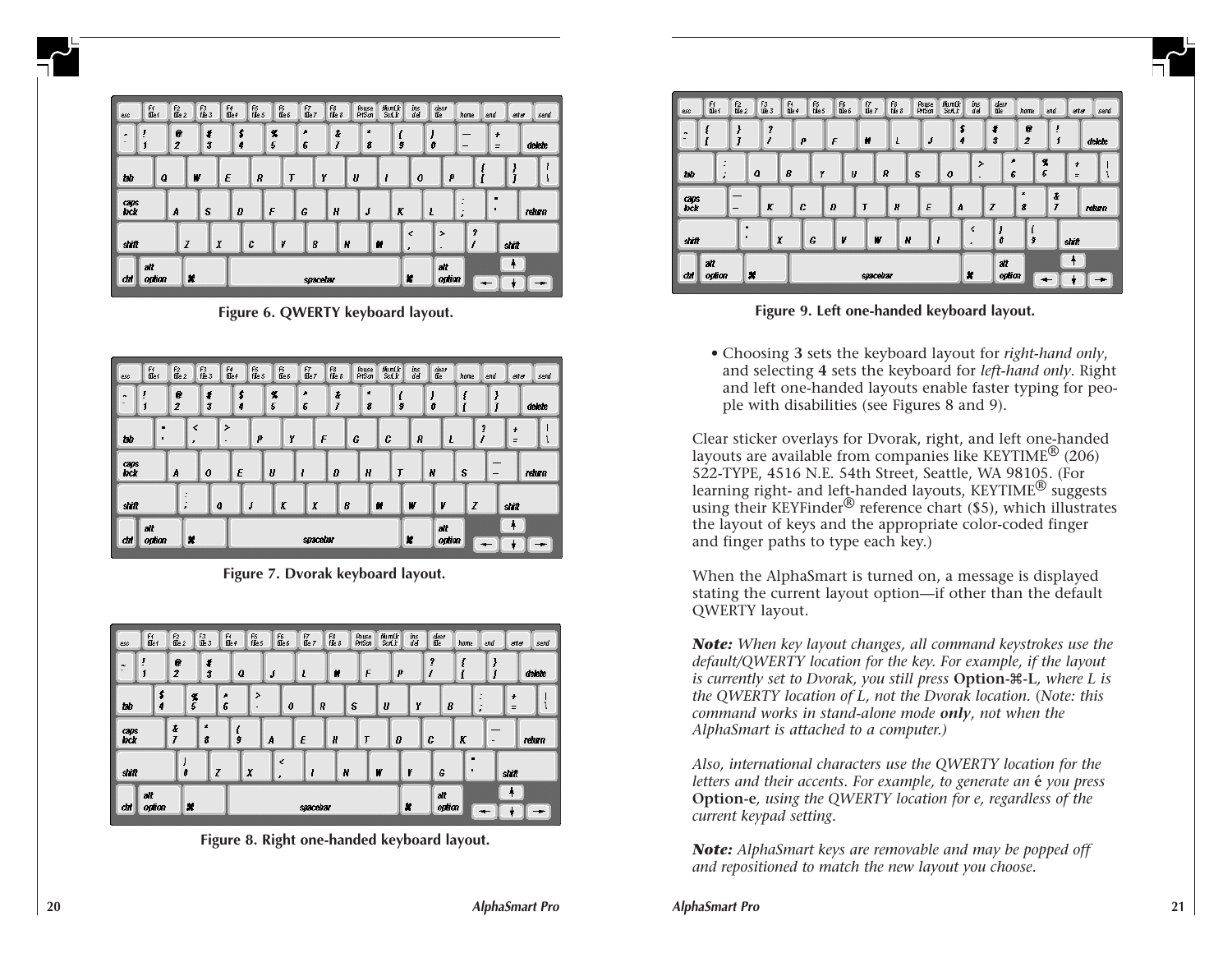

# ■ **INTERNATIONAL CHARACTER SUPPORT**

See the following chart for key equivalences. International characters can be sent to Macintosh or Windows machines. They work with all Macintosh applications. If sent to a

#### **AlphaSmart International and Special Characters**

| option- $A = \acute{a}$<br>option- $E = \acute{e}$<br>option- $I = i$<br>option- $O = 6$<br>option- $U = \acute{u}$         | option- $A = \ddot{a}$<br>option- $\angle E = \ddot{e}$<br>option- $\#$ - $I = i$<br>option- $\angle A - \ddot{\theta}$<br>option- $\mathscr{H}$ -U = $\ddot{\mathbf{u}}$ |
|-----------------------------------------------------------------------------------------------------------------------------|---------------------------------------------------------------------------------------------------------------------------------------------------------------------------|
| option-shift- $A = \hat{A}$<br>option-shift- $E = \hat{E}$<br>option-shift- $O = \acute{O}$<br>option-shift-U = $\acute{U}$ | option- $\ast$ -shift-A = $\ddot{A}$<br>option- $\angle$ -shift- $E = \ddot{E}$<br>option- $\ast$ -shift-O = $\ddot{O}$<br>option- $\ast$ -shift-U = $\ddot{U}$           |
| $ctrl - A = \hat{a}$<br>$ctrl - E = \tilde{e}$<br>$ctrl - I = i$<br>$ctrl - Q = \delta$                                     | option- $C = \mathfrak{c}$<br>option-shift- $C = C$<br>option- $N = \tilde{n}$                                                                                            |
| $ctrl$ -U = $\hat{u}$                                                                                                       | option-shift- $N = \tilde{N}$<br>ctrl-option-*-a=a                                                                                                                        |
| ctrl-shift-A = $\hat{A}$                                                                                                    | shift-ctrl-option- $\angle a = \tilde{A}$                                                                                                                                 |
| ctrl-shift- $E = \tilde{E}$                                                                                                 | ctrl-option-*-o=õ                                                                                                                                                         |
| $ctrl$ -shift- $O = \tilde{O}$<br>$ctrl$ -shift-U = $\dot{U}$                                                               | shift-ctrl-option- $\ast$ -o= $\tilde{O}$                                                                                                                                 |
|                                                                                                                             | option-? = $\lambda$                                                                                                                                                      |
| $ctrl$ -option-A = $\hat{a}$                                                                                                | option- $!=$ $\mathbf{i}$                                                                                                                                                 |
| ctrl-option- $E = \hat{e}$                                                                                                  |                                                                                                                                                                           |
| $ctrl$ -option- $I = \hat{i}$                                                                                               | $option-Y = \frac{V}{T}$                                                                                                                                                  |
| $ctrl$ -option-O = $\hat{o}$                                                                                                | option-3 = $\pounds$                                                                                                                                                      |
| ctrl-option- $U = \hat{u}$                                                                                                  | option-4 = $\mathfrak{C}$                                                                                                                                                 |
|                                                                                                                             | $option-B = f$                                                                                                                                                            |
| ctrl-option-shift- $E = \hat{E}$                                                                                            | option- $" = \mathbf{\alpha}$                                                                                                                                             |
| ctrl-option-shift-O = $\hat{O}$                                                                                             | option-shift- $" = \mathcal{A}$                                                                                                                                           |
| ctrl-option-shift-U = $\hat{U}$                                                                                             | option- $G = \mathbb{O}$                                                                                                                                                  |
|                                                                                                                             | option- $R = \circledR$                                                                                                                                                   |
| $ctrl$ -2= $\hat{a}$                                                                                                        | option- $2 = TM$                                                                                                                                                          |
| shift-ctrl-2=Å                                                                                                              | option- $Q = \alpha$                                                                                                                                                      |
|                                                                                                                             | option-shift- $Q = \mathbb{E}$                                                                                                                                            |

The following characters are not supported: **Â** , **Î** , **Ï** , **Ì** , **Í**

machine running Windows, international characters are sent using the codes defined in the Character Map Accessory.

International characters work directly with the following Windows applications:

- Write Paintbrush
- Notepad Microsoft Works for Windows

International characters do *not* directly transfer correctly to the following Window applications:

• Word Perfect 5.2, 6.0

To transfer international characters to these applications,

- 1. Transfer your file to Windows Write or Notepad (or another application that does accept international characters directly),
- 2. Select your text, then **Copy** the text (so that it is in the Windows clipboard),
- 3. Open a file in one of the above applications, and
- 4. **Paste** the text into your document.

*Note: The reason that the international characters don't directly transfer into these applications is that these applications don't support the Microsoft international character set. Fortunately, by copying and pasting through the clipboard, the clipboard performs the appropriate translations.*

All non-international characters transfer correctly to all Windows and DOS applications.

# ■ **SPECIAL EDUCATION NEEDS**

### **AutoRepeat**

The AutoRepeat function can be disabled or enabled by pressing **Option-**x**-K** to get to the AutoRepeat/Sticky Keys control screen, and then pressing **1** (this command works in stand-alone mode **only**, not when the AlphaSmart is attached to a computer).

### **Sticky Keys**

To enable the Sticky Key function, press **Option-**x**-K** and then **2** to either enable or disable Sticky Keys(this command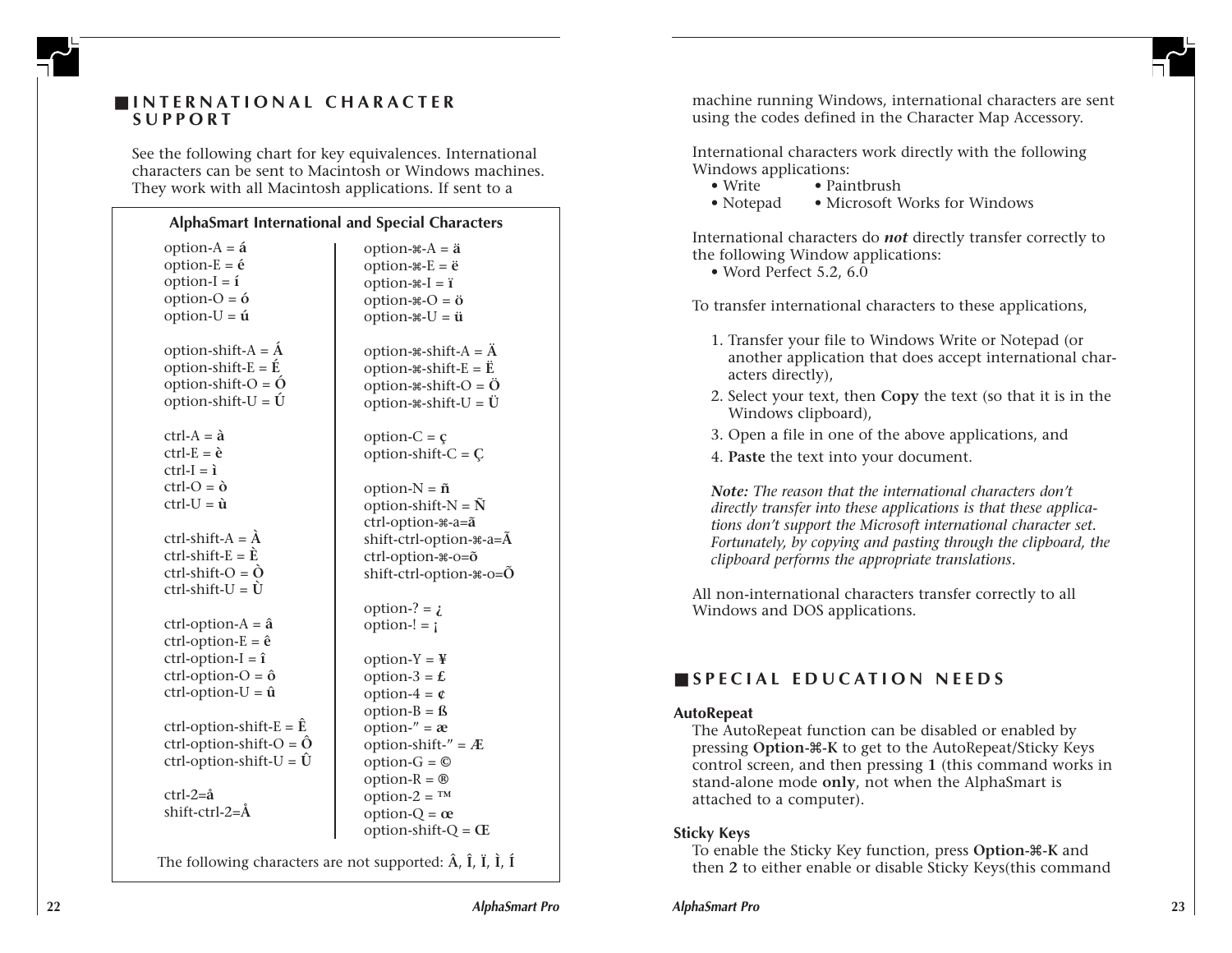

works in stand-alone mode **only**, not when the AlphaSmart is attached to a computer).

With Sticky Keys enabled, you can type combination keystrokes without actually pressing the keys simultaneously. For example, you could press **Option-**x**-S** to get to the AlphaSmart speed menu.

Sticky Keys affect the four modifier keys: shift, option, command  $(\mathbb{H})$ , and control. When Sticky keys are enabled, pressing a modifier key effectively keeps that key "pressed down" for the next normal key press.

The current state of the shift, option, command, control, and caps lock keys are shown in the lower right of the AlphaSmart screen. The last four characters in the lower right corner of the display show which keys are "down" and which keys are "up."

- The right-most character is the *caps lock* indicator, and is solid black if the caps lock key has been pressed. Caps lock is not affected by Sticky key settings.
- The second character from the bottom right corner is the *command* ( $\mathcal{H}$ ) key indicator. If the command key is down, a **C** will be displayed here.
- The third character from the bottom right corner of the screen is the *option* key indicator. If the option key is down, an **O** will be displayed.
- The fourth character from the lower right corner of the screen is the *control* key indicator. If the control key is down, a **C** will be displayed here.
- The fifth character from the lower right corner of the screen is the *shift* key indicator. If the shift key is down, an "S" will be displayed here.

Figure 10 shows an example of what the screen would look like if all the modifier keys (shift, control, option, command, and caps lock) were in the "down" position.



**Figure 10. Example shows modify indicators in the lower right corner of the screen**

Figure 11 shows just the control and shift keys down.

Mv Summer Vacation -by Joey Student This summer I went to stay with my grandparents in the country. SC

**Figure 11. Example shows the control and shift modify indicators in the lower right corner of the screen**

# ■ **CLEAR ALL FILES COMMAND**

Press **Option-**x**-control-shift-clear file** to erase all eight files simultaneously. You will be asked if you are sure—pressing the **Y** key at this point will clear files 1 through 8. However, this deletion is not permanent, and you can still recover any of the files using the **Option-**x**-R** recover command *as long as you have not typed over the files*.

# ■ **STATUS SCREEN**

Press **Option-** $\mathcal{X}$ -V to get to the system status screen (this command works in stand-alone mode **only**, not when the AlphaSmart is attached to a computer). This screen tells you the AlphaSmart version number, what the current file number is, AutoRepeat and StickyKeys status, and which keypad layout option is currently in use.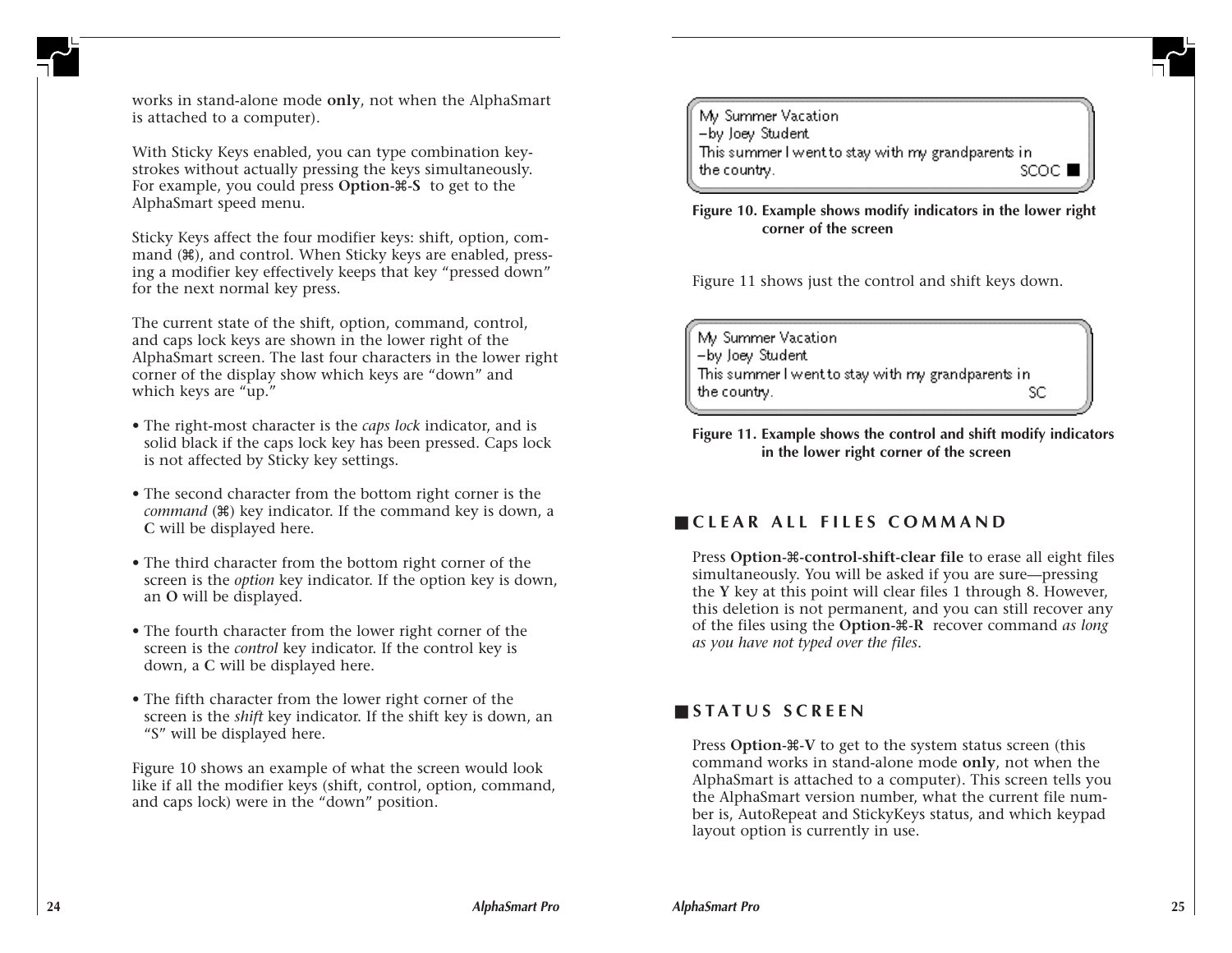# ■ **ALPHASMART PASSWORD PROTECTION**

When multiple people share one AlphaSmart, it is sometimes useful to password protect each file to keep the contents private and protected from accidental loss.

AlphaSmart Pros are shipped with password protection disabled. To enable AlphaSmartπs password protection feature for the first time, you will need to contact IPD to obtain the master password encoded into each AlphaSmart. To obtain the master password, e-mail your request to support@alphasmart.com, or call toll-free 1-888-274-2720. You may also fax your request (including your fax number) to (408)252-9409.

#### **Steps to Enable Passwords**

Follow these steps to enable passwords on your AlphaSmart.

- 1. Turn the AlphaSmart on and make sure it is **NOT** connected to a computer.
- 2. Press the **Control-Option-**x**-P** keys simultaneously to show the Password Enable/Disable screen. The AlphaSmart will display the message:

Password protection is OFF. Type master password to turn on:

3. Type in the five-letter master password you obtained from IPD to turn password protection on (to turn it off, follow the same steps). As you type the old password, the password will appear as Xs on your screen. When the password has been entered correctly, the AlphaSmart will display:

> Password protection is ON. Type master password to turn off:

4. Passwords are now enabled. Press the **esc** key to exit the password screen.

#### **Steps to Set Individual Passwords**

Each of the eight files can have their own unique password. When the password feature is enabled, each individual file password is initially set to "smart".

If eight different students are to share an AlphaSmart, instruct each student to set their own private password for their own file. Tell them to use "smart" as the old password.

#### **To change a file's password**

- 1. Turn the AlphaSmart on and make sure it is **NOT** connected to a computer.
- 2. Press **Option-**x**-P** to show the Change Password Dialog screen. If pressed in File 4, you will see:

Change password for file 4 Old password: \_\_\_\_\_ New password: \_\_\_\_\_ Press esc key to exit.

3. First type the old password, which is "smart" if this is the first time. (If you have forgotten the old password, the master password may be entered by the teacher). As you type the old password, Xs will appear for each character. If you type the password incorrectly, the message Invalid password, please try again will appear, and you can try again. When you correctly type the old password, your screen will say:

> Change password for file 4 Old password: XXXXX New password: Press esc key to exit.

4. The cursor will now be in the third row, waiting for you to type in the new password. Any letters or numbers can be used for the password. Unlike the old password, each character of the new password will be displayed as it is typed. *If you don't want anyone to see your password, be sure to type your password in a private location.*

> Change password for file 4 Old password: XXXXX New password: abcde Press esc key to exit.

As soon as you type the 5th letter of the new password, you will see the message Your password has been changed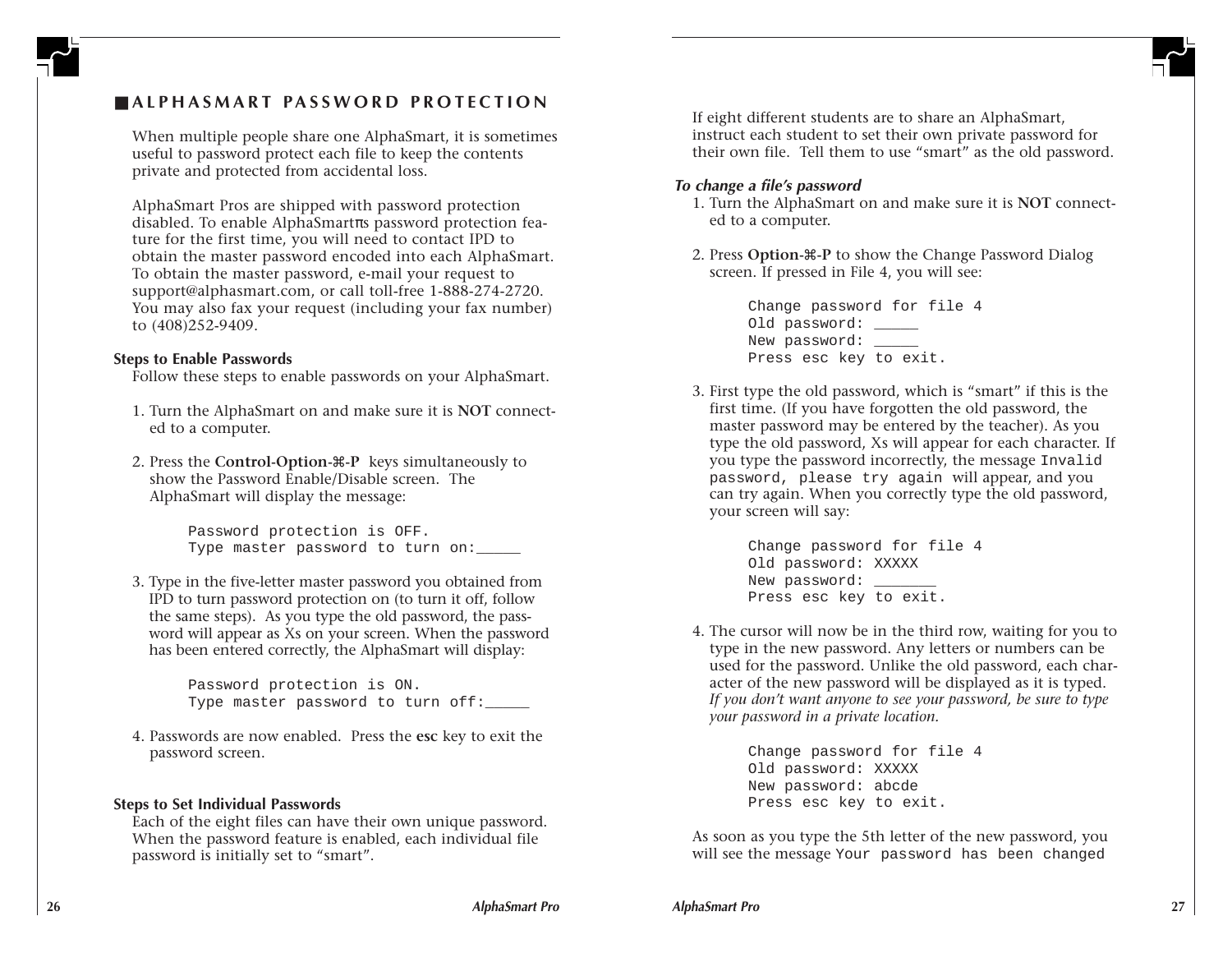

for a second, and then you will return to the file which you were editing. (Passwords are all lowercase; pressing shift or caps lock has no effect.)

When password protection is enabled, anytime you change files you will be asked for that file's password before being allowed to edit that file. All individual file passwords can be overridden by typing the master password.

If, when turning on the AlphaSmart, you are prompted for the password for a file that isn't yours, simply press the appropriate file number to get your own file and enter the password.

*Note: This password system was designed to protect against accidental or casual mischievous data loss and to provide a minimum level of data privacy. It is NOT designed to prevent concerted malicious efforts at data destruction. All security systems have ways of being "broken" if you try hard enough. As the old saying goes, "Locks are to keep honest people honest."*

# ■ **BATTERIES AND POWER REQUIREMENTS**

### **Batteries**

The AlphaSmart runs on two AA batteries of the same type (alkaline, carbon, or NiCad). The longest battery life will be achieved with alkaline batteries. Good quality AA alkaline batteries will power the AlphaSmart for 80–200 hours. (When the AlphaSmart is turned off, no power from the AA batteries is used.)

# **Rechargeable NiCad Battery Pack**

For convenience, you may purchase an AlphaSmart rechargeable NiCad battery pack (see the AlphaSmart Accessories section for a complete description). When the rechargeable NiCad battery pack is installed into your AlphaSmart, it is automatically recharged whenever the AC adapter is plugged in, or when your AlphaSmart is attached to a Macintosh or PC. The NiCad battery pack is charged regardless of whether the AlphaSmart is turned on or off.

You will get the longest life from your NiCad battery pack if you do shallow discharge/charge cycles. (NiCad cells have a

500–cycle lifetime if fully discharged and charged, but have over a 1,000–cycle lifetime if the discharge/charge cycles are less than 50% of capacity.) The memory effect will also be avoided if the length of the discharges is somewhat random.

Complete charging of a discharged battery pack takes 16 hours. The best charging strategy is to recharge the NiCad pack overnight after 8–15 hours (1–3 days) of use. A fully charged NiCad pack will power the AlphaSmart for 20–50 hours, depending on use.

# **Conditioning**

*New NiCad batteries require 3–5 charge/discharge cycles before reaching their full rated capacity. For the longest run time, charge and fully discharge your new battery pack three times to achieve the full rated capacity.*

Fully discharge your NiCad battery pack by leaving the AlphaSmart turned on until the screen is so dim you can't read it anymore. Do not leave the AlphaSmart turned on past this point, as it may damage the NiCad cells.

# **Re-conditioning**

After about 30 charge/discharge cycles, fully discharge your NiCad battery pack before charging to avoid the ugly memory effect.

# **Storage**

NiCad batteries which are not used over time lose their charge and should be recharged before use. Always fully charge your battery before you use it after it has been stored for more than one week at a time.

# **Lifetime**

Don't expect rechargeable batteries to last forever. Well maintained NiCad batteries last about 500 charges or about 3 years. If your battery used to last 40 hours but now only lasts 1 hour, it's time for a new battery.

*Note: If your batteries are dead and you have no AC adapter, you can still send your data to your Macintosh or PC. Simply attach the AlphaSmart to the Macintosh or PC and turn it on. The keyboard cable supplies power to run the AlphaSmart while attached. You can't do any editing, but you can transfer the data in your files.*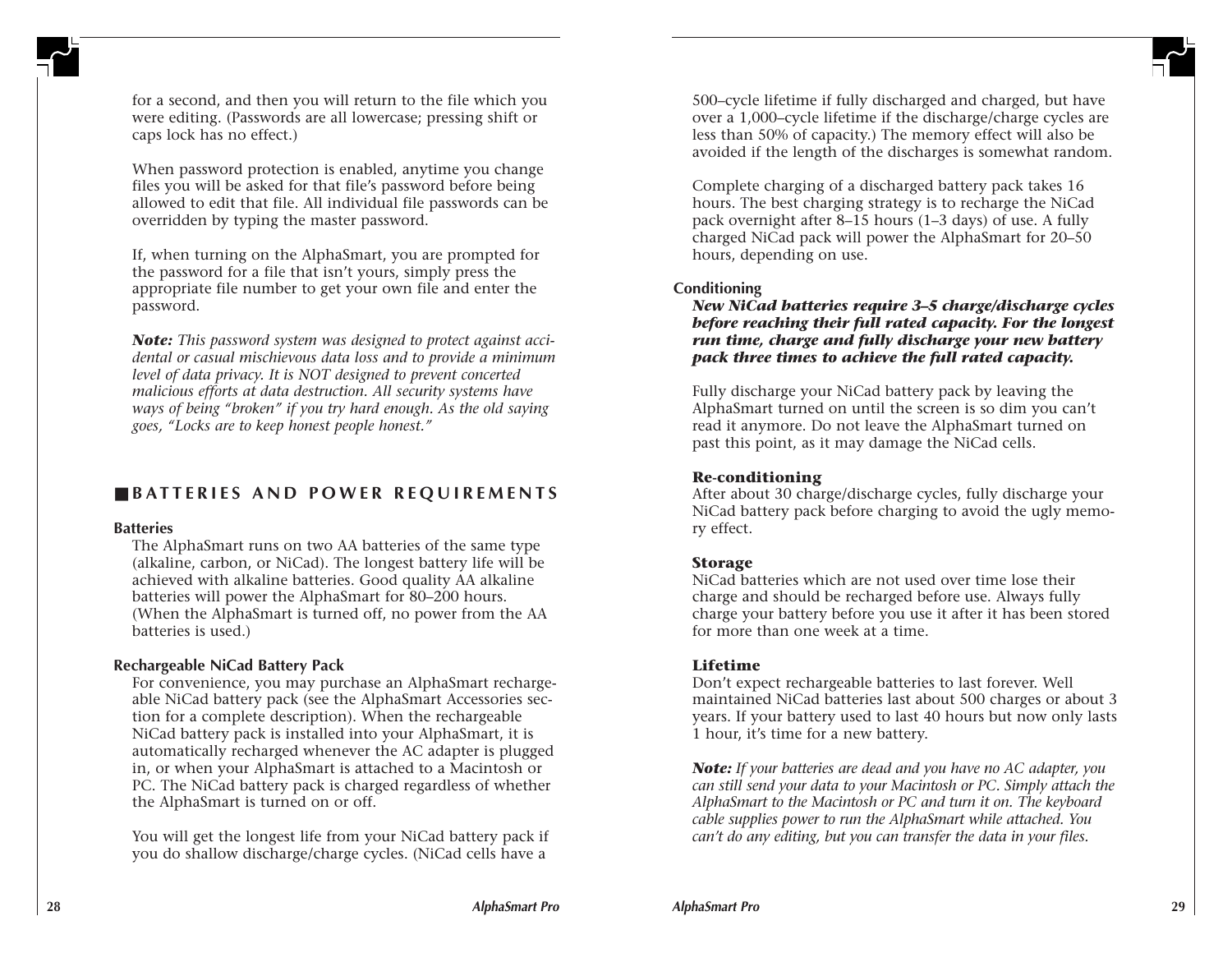### **Toxic Elements Statement**

Each cell is a sealed container enclosing a nickel electrode, a cadmium electrode and potassium hydroxide electrolyte. The electrolyte is caustic. Avoid contact with skin or eyes. If accidentally exposed, flush eyes with water immediately.

Do not incinerate or mutilate the battery, as this may cause it to burst or release toxic materials. Do not short circuit, as this may cause burns. Please dispose in accordance with local, state, and federal regulations.

#### **Use of Other Rechargeable Batteries**

Rechargeable NiCAD AA batteries and rechargeable Alkaline AA batteries may be used with the AlphaSmart. However, these batteries must be recharged **outside** the AlphaSmart. Plugging in the AlphaSmart to an AC adapter will not recharge your removable AA batteries—only the AlphaSmart rechargeable pack is recharged by the AA adapter.

*Note: Many schools have reported better success with rechargeable Alkaline batteries than the NiCAD batteries. The rechargeable Alkaline batteries have 2–3 times the battery life of the NiCAD cell and experience no "memory" problem.*

#### **Low Battery Indication**

When your AA batteries or NiCad battery pack is getting low, a message will flash on your screen:

*Low Battery!!*

The Low Battery message will appear 15 minutes to 1 hour before the batteries are dead.

#### **Lithium Battery**

AlphaSmart also uses a secondary backup battery that is not user-accessible. This 3V lithium coin cell battery (CR2032) powers the memory, preventing data loss when the unit is turned off and the primary AA or NiCad batteries are dead. This lithium battery should be good for approximately 5–10 years. It is mounted in a socket and is replaceable. To determine if the 3V lithium battery has been discharged:

1. Enter some text into the AlphaSmart.

2. Turn the unit off.

- 3. Remove the AA batteries and make sure the unit is not plugged into the AC adapter or attached to a Macintosh.
- 4. Wait two minutes.
- 5. Replace AA batteries or plug into an AC adapter.
- 6. Turn the unit back on. If the text you entered is still there, then the lithium battery is still good. If the text has disappeared and the screen is blank, then the lithium battery has been discharged and should be replaced.

To replace the lithium battery, you must take the case apart. See the Troubleshooting section for instructions. Please dispose of the discharged lithium battery properly.

#### **Power**

When connecting the AlphaSmart to a computer, do not connect the AC adapter. Using the AC adapter is not necessary as the AlphaSmart will use the power available in the keyboard cable, even if no batteries are installed.

The DC power jack input will accept a voltage 8 to 12 V DC with a minimum current rating 100mA. Off-the-shelf AC adapters may be used at your own risk.

The DC jack polarity is negative (grounded) on the outside and positive in the middle (see Figure 12).

$$
-(\text{Negative}) \textcolor{red}{\boldsymbol{\cdot}} \textcolor{red}{\boldsymbol{\cdot}} (\text{Positive})
$$

**Figure 12. DC Jack Polarity**

Full testing was done with the AC adapter from Intelligent Peripheral Devices and use with any other AC adapter is not guaranteed. If damage occurs because of use with another AC/DC adapter, repair is not covered under the warranty.

### **Radio and Television Interference**

This equipment has been tested and found to comply with the limits for a Class B digital device, pursuant to Part 15 of the FCC Rules. These limits are designed to provide reasonable protection against harmful interference in a residential installation.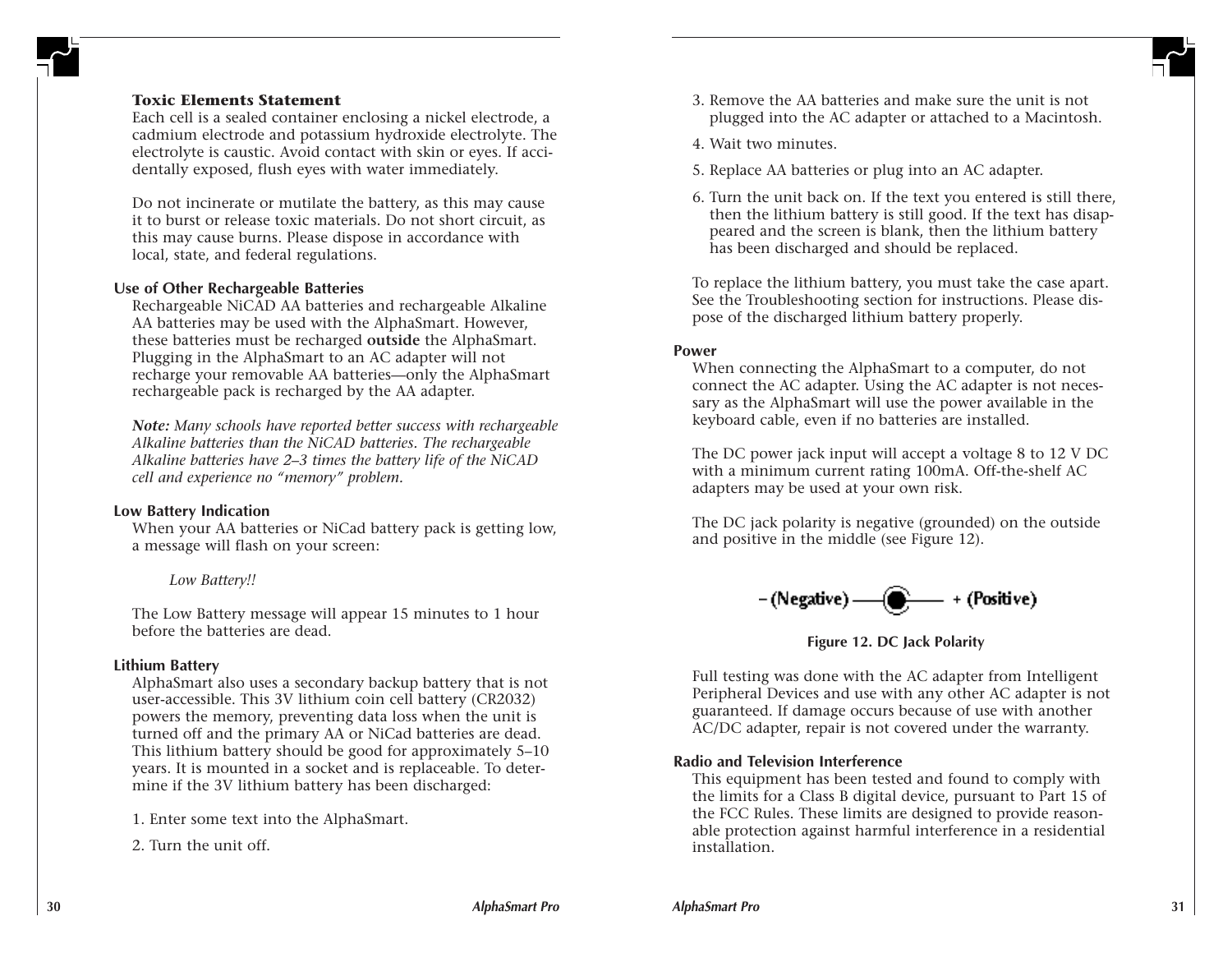This equipment generates, uses, and can radiate radio frequency energy and if not installed and used in accordance with the instruction manual, may cause harmful interference to radio communication. However, there is no guarantee that interference will not occur in a particular installation.

If this equipment does cause harmful interference to radio or television reception, which can be determined by turning the equipment off and on, the user is encouraged to try to correct the interference by one or more of the following measures:

- Reorient or relocate the receiving antenna
- Increase the separation between the equipment and the receiver
- Connect the equipment into an outlet on a circuit different from that to which the receiver is connected
- Consult the dealer or an experienced radio/TV technician for help.

*Note: Use of shielded power and interface cables with this equipment is required in order to ensure compliance with FCC specifications.*

*Caution: Changes or modifications to this equipment not expressly approved by the manufacturer responsible for compliance could void the user's authority to operate the equipment.*

# ■ **TROUBLESHOOTING**

The following is a list of difficulties you may encounter while using AlphaSmart, and the solutions to these common problems.

### *When a file is transferred to the Macintosh, some of the characters do not show up or appear not to have transferred.*

- Disconnect the AlphaSmart from the Macintosh and check the file transfer speed by pressing **Option-**x**-S**. Reset the AlphaSmart to a slower setting (speed 1 is the slowest).
- Try using a different word processing program. Some programs allow the AlphaSmart to transfer data faster than

others. (ClarisWorks allows faster sends than MS Works and MS Word.)

- Adjust the keyboard control panel in the Macintosh system to a faster speed to maximize the file transfer speed.
- If the characters transferred are the wrong characters, e.g. you type an "A" but get something else and you are sending to a PC, then the PC probably doesn't support "hot swapping." See the section "PC Hot-Swapping" for details on how to get around this.

# *My PC beeps at me when I send text to it.*

- Make sure you have a word processor file open on the PC.
- Try changing to a lower send speed by disconnecting the AlphaSmart and pressing **Option-**x**-S**.

# *When I transfer text to my PC, only the first one or two characters of my text show up.*

• Make sure your regular PC keyboard isn't connected. Disconnect your keyboard and try resending your text.

# *Nothing appears on the AlphaSmart screen when I turn it on.*

- Check your batteries. Plug your AlphaSmart into the AC adapter—if it turns on, your batteries are discharged or have been improperly inserted. Make sure the batteries are oriented as indicated in the battery cavity.
- If the screen is blank, except for a flashing cursor in the upper left corner of the screen, then you are simply in an empty file. Start typing and characters should appear on your screen.
- Your batteries may be loose in the battery compartment. To fix this, remove the "AA" batteries and pry out the minus (–) side battery clip. Use the battery door or a small screwdriver to pry out the spring so that it will hold the batteries tighter and in place.

### *It doesn't save when I turn it off or I see a "Signature not found" and "Testing RAM" message when I turn it on.*

• The internal Lithium battery has probably become dislodged. If the AlphaSmart rattles when you shake it, then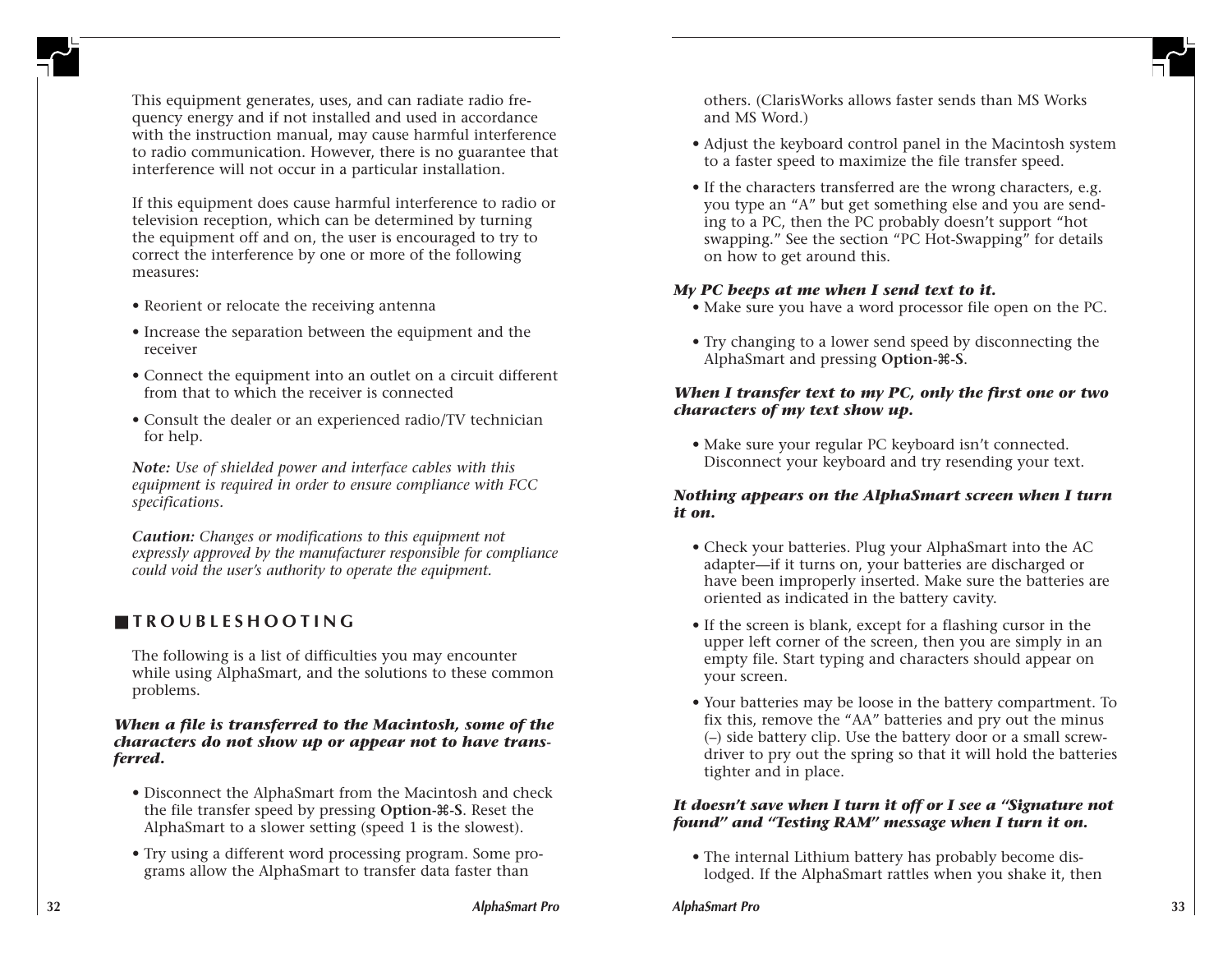

this is definitely the problem. To fix it:

- 1. Turn the AlphaSmart off.
- 2. Take the 8 screws off the back with a Phillips screwdriver.
- 3. Flip the unit over and carefully open the case by lifting the front of the top case, taking care not to disconnect the LCD cable.
- 4. With the unit open, the top case laying back, prevent static discharge damage by touching one of the metal connector cubes on the upper right side of the keyboard with your bare finger.
- 5. Locate the Lithium battery—it is a silver-colored coin cell battery about the size of a nickel. The socket for the battery is in the upper-left corner of the printed circuit board when the keyboard is in front of you.
- 6. Replace the Lithium battery, making sure the flat, plus (+) side is up, slipping the battery under the metal clip.
- 7. Flip the lid closed and test to see if it saves data now by turning the AlphaSmart on (you should see a "Testing RAM…" message the first time you turn it back on). Type something in the file, then turn the AlphaSmart off for more than 60 seconds. Turn the AlphaSmart on if it is fixed, your data should still be there and you should **not** see the "Testing RAM" message.
- 8. Replace the screws.

### *When I attach my AlphaSmart to my computer, I can't send any data and my AlphaSmart screen shows my file instead of the "Attached to…" message.*

- Check the cable connections. One may be loose.
- Check each end of the cable for bent or broken pins.

*Note: We suggest having a few spare cables on hand. Schools have told us that the younger the student, the more often the pins will get bent.*

### *When I start up the AlphaSmart, I see something other than the file that I expected.*

• Make sure you are in the correct file. AlphaSmart supports

eight different files. To change files, press **F1** to go to File 1, **F2** to go to File 2, and so on.

### *I try to type into a file, but no characters show up.*

- If the file looks empty, press the **Clear File** key to make sure the file is erased. Then try typing again. (Sometimes the file recovery command **Option-** $\mathcal{R}$ -R gets hit by mistake, filling up the file so that you can't type any more into it. See the Data Recovery section for more details.)
- If you can't see the cursor on the screen, then your batteries may be too low. Check your batteries or plug in your AC adapter.

# *My file is full of garbage/The end of my file is full of garbage.*

- If you have no useful text in the file, just press the **Clear File** key to erase the entire file.
- If you have some data you would like to save, go to where the garbage characters start and press x**-delete** to delete from the cursor to the end of the file.
- Send the file, abort when garbage shows up.

### *The spacebar has come off. How do I replace it?*

Like riding a bike, replacing the space bar can be hard or awkward the first time, but easy from then on.

To replace the spacebar:

- 1. Put the spring on either the left or the right circular spot it doesn't matter which one (note: there is only **one** spring per spacebar). (If the spring is missing, it's not that big of a deal—the spacebar works fine without it—but it will work better when the spring is attached.)
- 2. Make sure the wire bar is inserted in the spacebar key cap correctly (this is the hardest part). The long part of the wire needs to be snapped into the length of the spacebar key cap. There are two little snaps, one at each end on the bottom of the key cap. When the wire bar is correctly inserted, there will be two wire "ears" poking up, one at each end (see Figure 13).

**AlphaSmart Pro 35**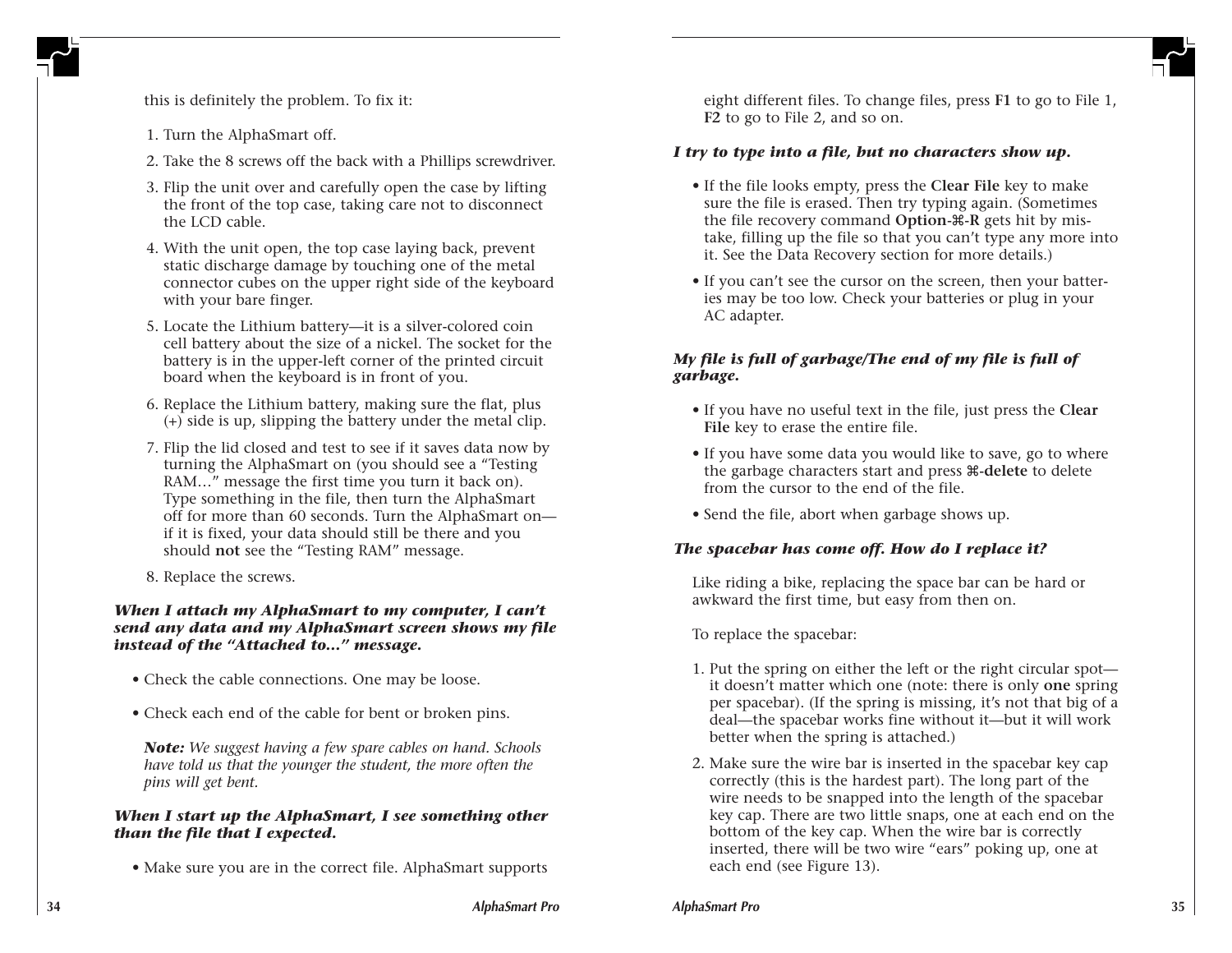

### **Figure 13. The wire bar inserted in the spacebar**

- 3. Holding the spacebar above and slightly behind the spot it belongs, insert the wire "ears" into the finger latches in the keyboard. To do this, grab the ends of the spacebar with the thumb and index finger of each hand. Make sure the wire "ears" are extended, not laying down against the bottom side of the key cap. Hook each wire "ear" into each of the small finger latch on the keypad.
- 4. Align the center cylindrical post with the little center hole, then with your index finger, push down on the middle of the spacebar. The spacebar should click into place.

If something goes wrong, just try again.

### *When the AlphaSmart is attached to my PC, and I type a "Q", the letters "yy" show up on my screen. When I type a "P", the numbers "66" show up.*

• This computer can't be hot swapped. To use the AlphaSmart with this computer, make sure that the AlphaSmart is attached and turned on when you boot your PC. See the section "PC Hot Swapping" for more details.

### *When I transfer text to my PC, the case of the characters is reversed; all the lowercase characters show up as uppercase, and the uppercase characters show up as lowercase.*

• What has happened is that the caps lock key was pressed when the PC keyboard was disconnected. The computer remembers that the caps lock is on and does the case reversal. To fix it, simply press the caps lock key once either on the normal PC keyboard or on the AlphaSmart when it is attached to the PC (when the AlphaSmart is attached to the PC, it functions as a normal keyboard). Before sending from the AlphaSmart, it is often a good idea to try typing a few characters from the AlphaSmart keyboard to see if it transfers correctly to the PC screen. If not, press the

AlphaSmart caps lock key once to fix it, and then type a few keys to verify that it is now correct.

# ■ **FREQUENTLY ASKED QUESTIONS**

### **How can I change the transfer speed?**

When disconnected from the computer, press **Option-**x**-S** and change the speed as desired. For details, please see the section "Changing the Transfer Speed". For Macs, there is another option, TurboTransfer Software, that speeds up the transfer speed by a factor of six. Please see the "TurboTransfer Software" section for more details.

### **If my AlphaSmart does not work properly, what should I do?** See the "Return Procedures" section for details.

**If I accidentally erased or cleared my file, can I recover it?** Yes!! Press Option- $\mathcal{R}$ -R. For details, please see the "Data" Recovery" section.

### **Is there a way for me to send text from my computer back down to the AlphaSmart?**

Yes, this is the function of the AlphaSmart Get Utility software. It is available for both Mac and Windows machines. It is not available for DOS.

# **Can I have my questions answered by e-mail?**

Yes! Actually, e-mail is the fastest and most reliable way to get questions answered. Simply send your questions to **support@alphasmart.com**. You may also be interested in browsing our home page, **http://www.alphasmart.com**, where we have a complete service manual and technical guide published, as well as the current price sheet and troubleshooting tips.

# **Does the AlphaSmart Pro (and the AlphaSmart) work with the Apple IIGS?**

### Yes.

**When the AlphaSmart is connected to the computer, how can I change files without having to disconnect the cable?**

For the Mac, press **Option-** $\mathcal{R}$ -F1 to go to File 1, **Option-** $\mathcal{R}$ -**F2** to got to File 2, and so on. For the PC, press just  $\mathcal{F}$ -F1 to go to File 1, x**-F2** to got to File 2, and so on.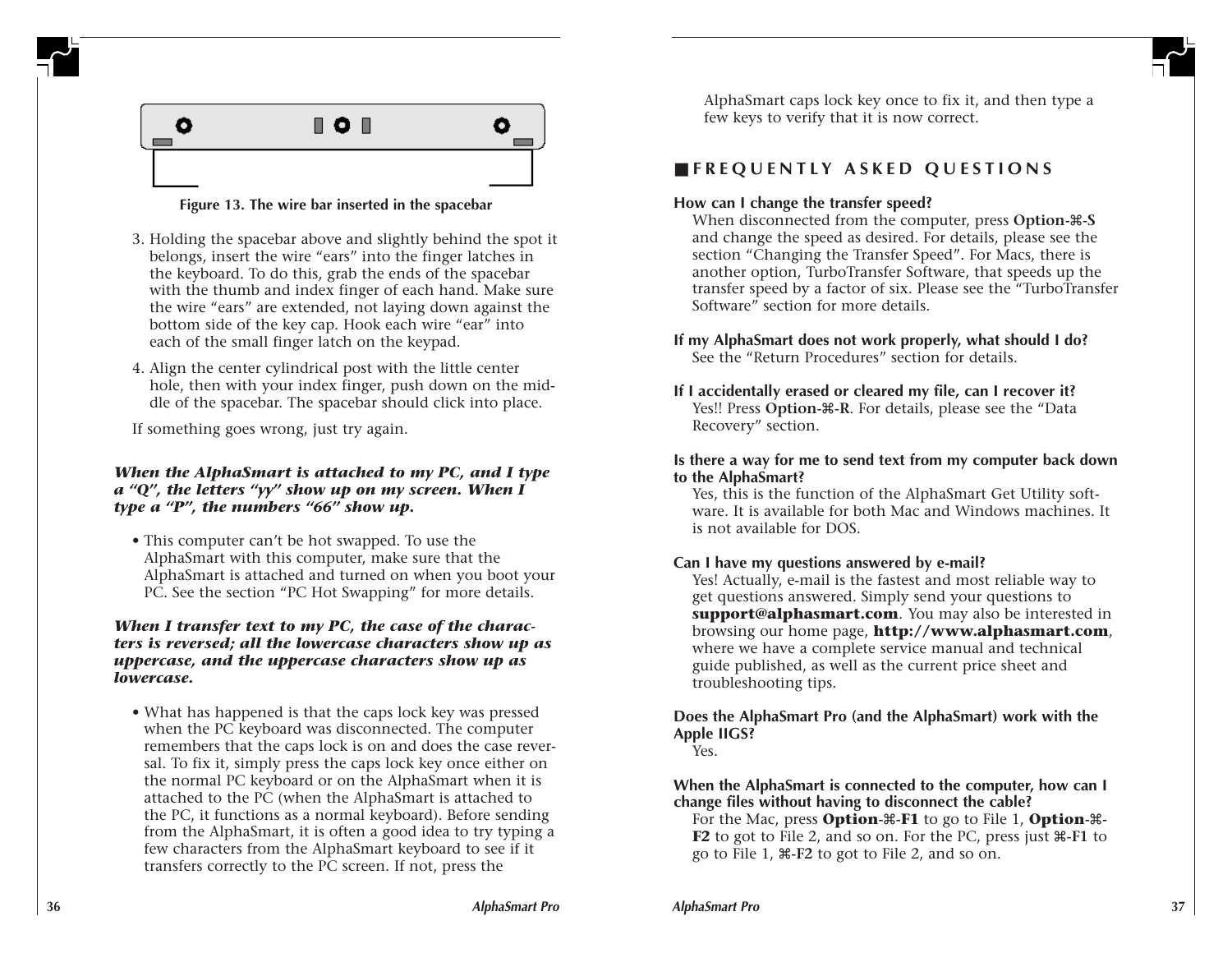

# **Is it OK to connect/disconnect the keyboard cable when the computer is ON?**

**Macintosh:** Yes—we have specifically tested this. For details, please see the section "Concerns About ADB Live Connect/ Disconnect".

**PC:** Yes—most PCs allow connecting/disconnecting the keyboard while the computer is on. Some PCs, however, have a security feature where they detect a keyboard being swapped and then lock up, preventing any unauthorized access. To regain use of this type of PC, it must be rebooted. However, physical damage will not occur on any machine because the keyboard interface is an open-collector type. See the "PC Hot-Swapping" section for more details.

#### **What is TurboTransfer Software?**

It is an extension that is available for Macs only (loaded into the Mac system), that speeds up the transfer speed by a factor of six. For more details, please see the TurboTransfer section.

#### **Is there a Y cable for PCs?**

No. Unlike the Mac, PCs do not support more than one keyboard being connected at one time.

#### **How do I order an AlphaSmart or other products?**

AlphaSmarts may be ordered from your local dealer or one of our distributors. See our web page at **http://www.alphasmart.com** for a list of local distributors and 1-800 catalog phone numbers.

You may also order directly from us. IPD accepts school purchase orders by fax or mail. You may also order by telephone using VISA/MasterCard, or by sending a personal check. The product will usually be delivered within four weeks after we have received your order. Our address is:

Intelligent Peripheral Devices, Inc. 20380 Town Center Lane, #270 Cupertino, CA 95014 Phone: (408) 252-9400 Fax: (408) 252-9409 E-mail: info@alphasmart.com Home Page: http://www.alphasmart.com

# ■ **RETURN PROCEDURES**

When you have a problem with your AlphaSmart, please do the following:

- 1. Read the Troubleshooting and Frequently Asked Questions sections in this manual. If this doesn't solve your problems,
- 2. Call the business which sold you the AlphaSmart, e-mail IPD at **support@alphasmart.com**, or call AlphaSmart Service toll-free at **(888) 274-2720**. 80 percent of all problems can be solved by e-mail or over the phone.
- 3. If the unit does need to be returned to the factory for repair, *it MUST be assigned an RMA (Return Material Authorization) number before it is returned.* To receive an RMA number, e-mail **support@alphasmart.com** with the following information:
	- a. a detailed description of the problem.
	- b. the serial number of the unit.
	- c. your name and the address to which the unit should be returned.

If you don't have e-mail, you may fax the above information to (408) 252-9409—and be sure to include your fax number. You may also call (888) 274-2720.

This information is put into IPD's RMA database used to track returns. **Only the IPD office can assign RMA numbers.**

If an AlphaSmart is returned without an RMA number, it will delay its repair and increase the chance that it can become "lost" (similar to the "lost sock black hole" phenomenon experienced in most homes). IPD will not be responsible for units returned without an RMA number.

- 4. **Write the RMA number on the outside of the box**, and on the inside—tape a short, detailed note to each AlphaSmart explaining the problem (include the RMA number on each note).
- 5. Ship the damaged AlphaSmart to the address given when you receive your RMA number. **You will be sending the AlphaSmart to a repair center, not the IPD office.**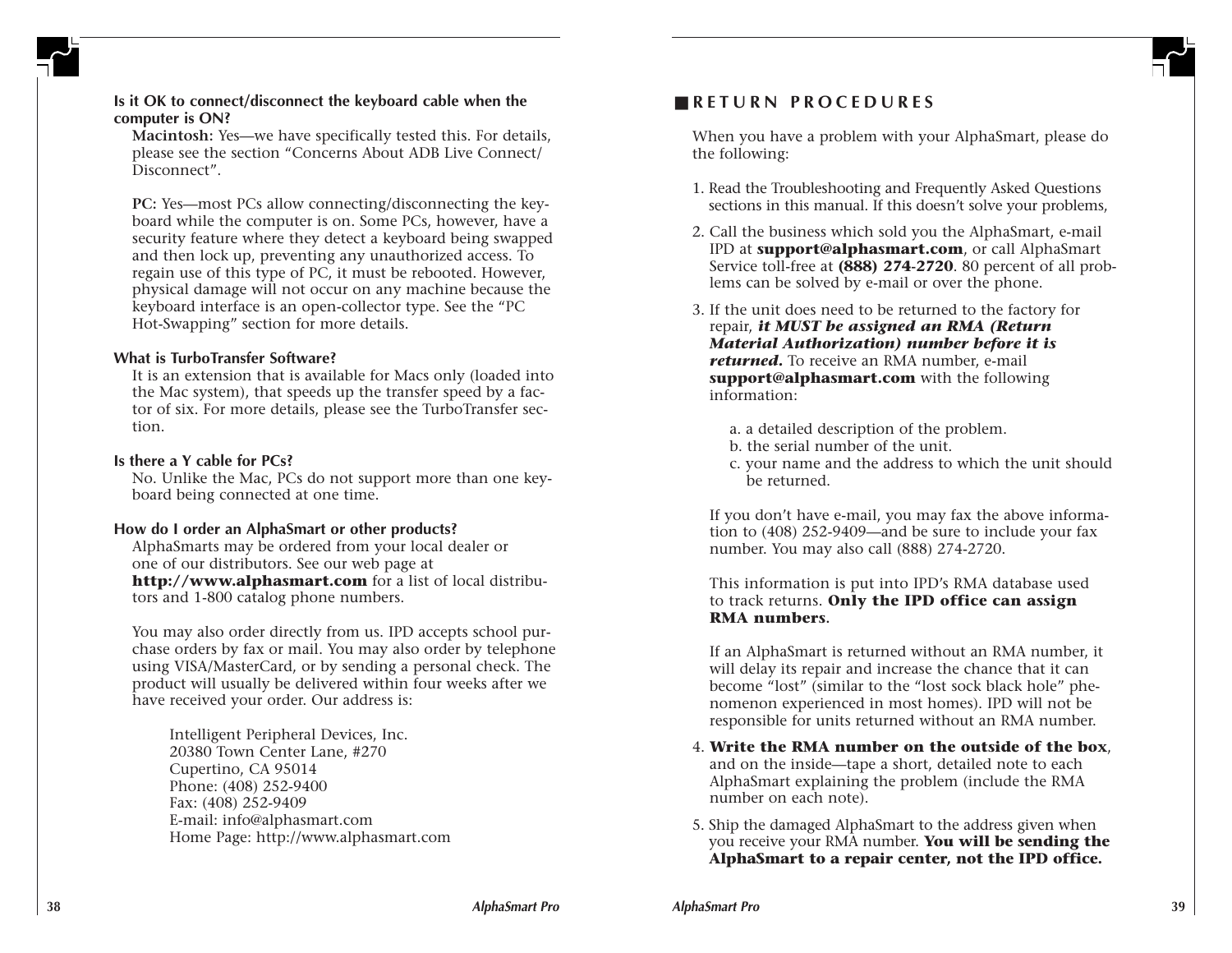

Your repaired AlphaSmart will be returned to you within two weeks of receipt.

If damages are due to accident or abuse, then you will be charged for the parts replaced and repair handling fee.

# ■ **ALPHASMART ACCESSORIES**

To make your AlphaSmart even more useful and convenient to use, Intelligent Peripheral Devices, Inc. offers several accessories, some of which you may have received with your AlphaSmart. See your dealer for information on pricing and bundling.

#### **AC Adapter**

This allows the AlphaSmart to be used when its batteries are either discharged or not available. It is also used to charge the NiCad Rechargeable Battery Pack, when it is installed in an AlphaSmart.

#### **Carrying Case**

This black denier polyester carrying case protects the AlphaSmart from damage during moving or storage. It also has a small handle for carrying convenience.

### **Mac "Y" Cable**

This cable streamlines the process of connecting the AlphaSmart to your Macintosh by making it unnecessary to disconnect the Macintosh keyboard every time you want to transfer a file. See the section *Installing the Mac "Y" Cable* for more information.

The Mac "Y" cable is required when connecting to a Macintosh with an "Apple Design Keyboard," model #M2980, since this keyboard has an attached ADB cable and only one ADB connector.

#### **PC Dual Cable**

A special adapter cable is required to connect an AlphaSmart to a PC. There are two different types of keyboard cables used on different models of PCs: 5-pin and 6-pin. The PC Dual cable allows an AlphaSmart to be attached to either a 5-pin or 6-pin PC.

#### **NiCad Rechargeable Battery Pack**

This pack eliminates the need to buy batteries. It is installed in the battery compartment and replaces the two AA batteries. With normal use, you will need to recharge the battery pack only once a week, using the AC adapter described above. When the AlphaSmart is either plugged into the AC adapter or attached to the Macintosh, it is recharging the battery pack.

# ■ **TURBOTRANSFER SOFTWARE**

For Mac users who write frequently, you can significantly speed up the transfer of data (approximately 6 times faster) by using TurboTransfer software.

The TurboTransfer software disk contains an extension (file) that you need to "drop" into the System folder on your Macintosh. When you do so, the Mac will prompt you with the following message:

*Extensions need to be stored in the Extensions folder in order to be available to the Macintosh. Put "TurboTransfer 1.x" into the Extensions folder?*

Click OK and **restart the computer** with the AlphaSmart disconnected in order to load the extension. Now you are ready to download at turbo speeds!

To deactivate this extension, simply drag it out of the Extensions folder (within the System folder) onto the desktop and **restart the computer**.